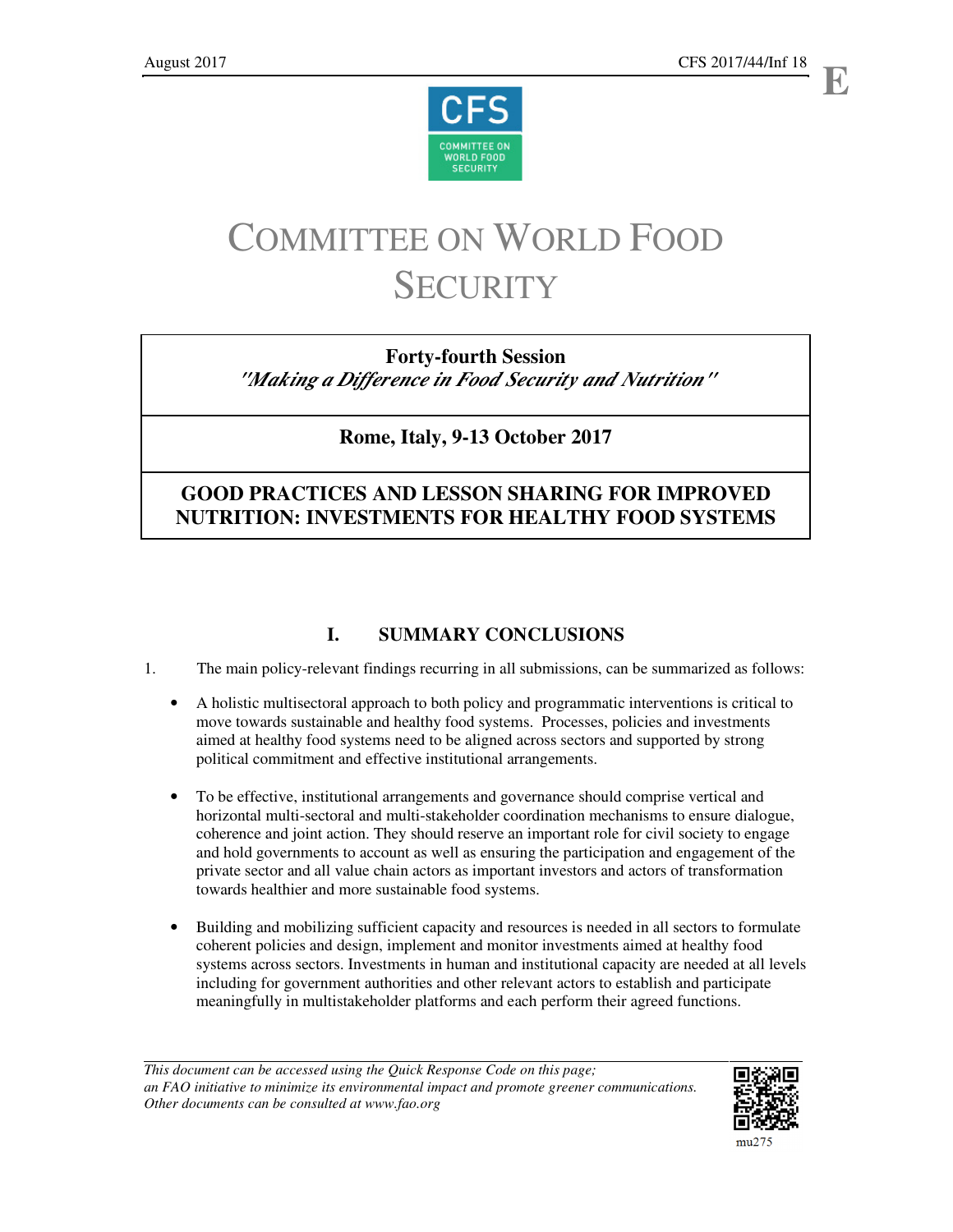• As women play a central role in food systems, it is crucial to create the conditions for their strong engagement in shaping food systems that can ensure better nutrition.

# **II. BACKGROUND, OBJECTIVES AND METHODOLOGY**

2. The Forty-third Session of the Committee on World Food Security (CFS) endorsed the strategy "CFS engagement in advancing nutrition", which proposes a vision and a framework for stepping up CFS contributions to the global fight against malnutrition in all its forms, building on and contributing to the operationalization of the Second International Conference on Nutrition (ICN2) policy recommendations, and in the framework of the UN Decade for Action on Nutrition (2016- 2025), consistent with the CFS mandate.

3. The strategy foresees CFS work to advance global nutrition efforts along three interconnected and mutually reinforcing functions: policy convergence; lessons and good practice sharing; and tracking progress. Discussing lessons learned and sharing good practices among governments and stakeholders facing similar or related challenges can be an effective way to inspire national policy makers and other stakeholders to adopt, adapt and scale up successful practices that are country and context specific, by providing a better understanding of actual constraints and ways to address them. It is also conducive to greater accountability, and can help the Committee identify where there is a need for greater global policy convergence and coordination.

4. The CFS 44 good practice and lesson-sharing session on "Investment for healthy food systems" is a contribution to implementing the strategy "CFS engagement in advancing nutrition", which proposes lesson and good practice sharing activities on selected themes including through south-south and triangular exchanges, held through events organized during intersessional periods and during Plenary week on a biennial basis, starting in CFS 44.

5. Following consultations within the Open-ended Working Group (OEWG) on Nutrition, a global call for contributions to the lesson-sharing session was placed through the Global Forum on Food Security and Nutrition (FSN Forum). The call invited stakeholders to submit short summaries that identified lessons learned and good practices from investments promoting healthy food systems. It was open from 11 April 2017 to 19 May 2017 and received 34 examples covering 28 countries.

6. This document provides a compilation of selected examples that identify some key messages relating to investments for healthy food systems. It is the result of the following four-step process:

1) Mapping of submissions received through the global call: Following an initial screening of the 34 submissions received, the FSN Forum Team in collaboration with the Technical Task Team assisting the CFS Secretariat mapped the examples following the typology of intervention proposed in a UNSCN discussion paper on Investment for Healthy Food Systems (Executive Summary)<sup>1</sup>: i) Improving Value Chains; ii) Agricultural Interventions; iii) Governance and Institutions; iv) Infrastructure.

2) Selection of investment examples: The mapping facilitated a preliminary selection of investment examples on the basis of relevance, taking into consideration the areas of focus identified in the global call: food system analysis; nutrition focus; inclusiveness and participatory approach of the investment; and lessons learned. The selection process also considered geographic coverage and diversity of proponents. Fourteen particularly relevant examples were selected to be summarized and included in this document (see the list at the end). The full submissions can be found on the FSN Forum website.

 $\overline{a}$ 

<sup>&</sup>lt;sup>1</sup> https://www.unscn.org/en/resource-center/UNSCN-Publications?idnews=1278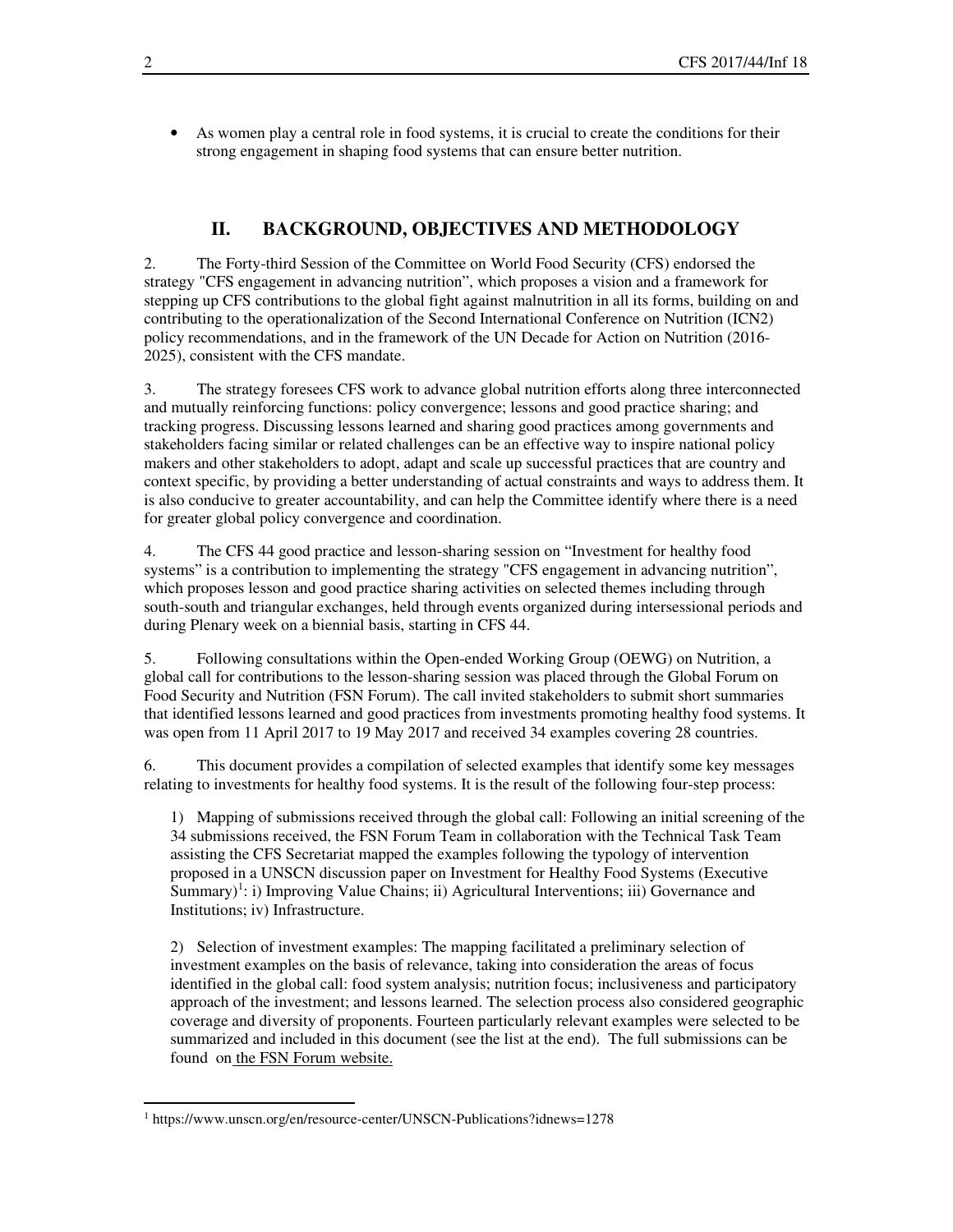3) Analysis of examples and identification of key findings: A set of key findings was developed on the basis of the analysis of all the examples selected by typology of intervention.

4) Identification of policy implications: Drawing from the analysis of all the submissions received and key findings, a number of policy implications were identified, which can be informative for CFS.

# **III. POLICY IMPLICATIONS EMERGING FROM ALL SUBMISSIONS**

7. This section takes into consideration examples received through all 34 submissions to the global call<sup>2</sup> beyond those summarized in this document, and presents the main policy messages that emerge beyond those already described above under Summary Conclusions

#### **Holistic food systems approach**

8. Most submissions point to the fact that effectively addressing hunger and malnutrition requires an approach that addresses society as a whole, a holistic approach to both policy and programmatic investments. Due to cross-border interlinkages and interdependencies among different parts of various food systems, comprehensive efforts aimed at both production and consumption will need to transcend national boundaries entailing regional and global approaches.

9. Adopting a food systems approach may help to engage all relevant sectors and comprehensively address the causes of nutritional problems. Many of the investments already involved multiple policy sectors and targeted different levels at the same time. In general, however, it seems that the food systems approach is not yet being systematically integrated in project design. For instance, investments in some cases were characterized by a value chain approach rather than a food systems approach, and some confusion between the two concepts still seems to persist.

10. Context-specific interventions are required with clear shared objectives. There is a substantial difference between long- and short-term investments, which have different characteristics and requirements when it comes to their design, implementation, funding and sustainability. Significant differences also exist between the characteristics and requirements of investments in contexts where people already enjoy food security, and those in contexts where the achievement of food security is still a major concern.

#### **Coordination and coherence**

11. As improving nutrition involves a wide array of sectors, coordination among the various relevant actors is indispensable for effective action.Strong political commitment is indispensable to this effect together with effective institutional arrangements. Processes, policies and investments need to be aligned.

12. A considerable number of submissions noted the lack of coordination also within governments on vision, goals and practical interventions. In some countries, separate funding streams exist for agriculture, health and nutrition, which are seen as independent of each other. For instance, interventions focusing on promoting productivity have not automatically been linked to local nutrition programmes; similarly, rural health services have often not been linked to food production support.

 $\overline{a}$ <sup>2</sup> The complete proceeding of the FSN Forum Call for examples and good practices on investments for healthy food systems can be found at www.fao.org/fsnforum/activities/open-calls/investments\_healthy\_food\_systems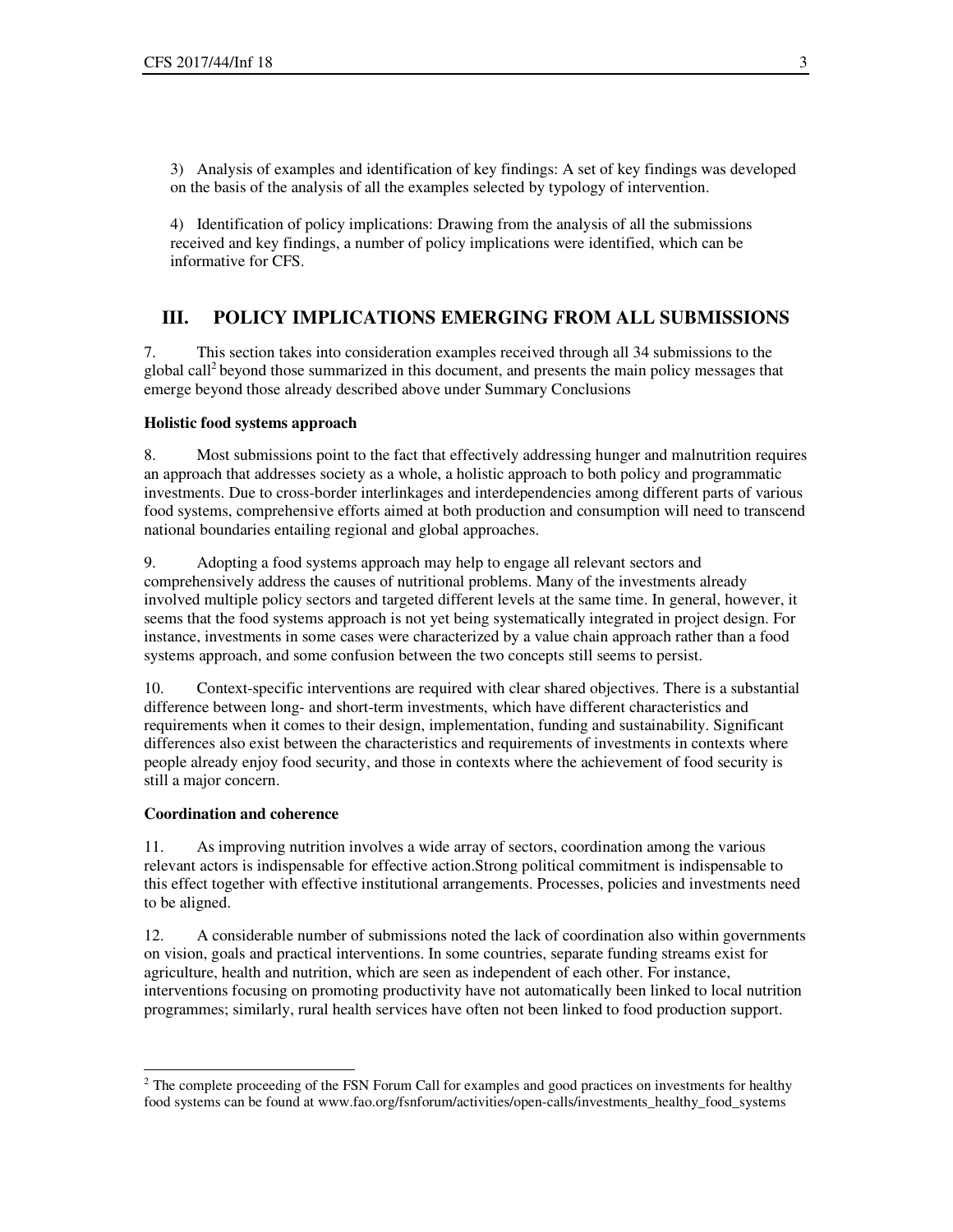13. In order to promote policy convergence and effective policy implementation, horizontal coordination among different ministries and vertical coordination among government authorities at different administrative levels needs to be ensured. Establishing multistakeholder fora of dialogue for civil society actors, technical experts and government authorities may be key in supporting coordination in programme development, and may also allow for creating linkages among (existing) programmes to promote complementarities and synergies.

# **Institutional environment**

14. Institutional arrangements and governance should allow an important role at all levels for civil society to engage and ensure accountability. The recognition of the central role of women in shaping food systems for healthy diets both through action at household and at production levels is an essential pre-condition for effective investments in food systems for nutrition objectives.

15. Institutional environments have not always been conducive to the implementation of nutrition interventions. Some submissions identified certain issues, such as physical remoteness from central decision-making processes and a lack of awareness among local authorities regarding nutritional problems among the population, which inhibit adequate and integrated responses to nutrition-related issues.

16. Some submissions also highlighted how national and regional agricultural policy frameworks often focus on conventional agriculture, and that there is still scope for fostering sustainable agricultural production methods. The interest of smallholders and the crucial role they play in sustainable production should be taken into closer consideration by policy-makers. Along these lines, some of the submissions mentioned the implementation of the principle of food sovereignty as a potential goal.

# **Capacity building**

17. Many contributions emphasized the need for additional investment in capacity building in order to improve nutrition outcomes. Overall, investments in Research and Development are crucial for better understanding the trends and challenges in the different food systems, and are needed in order to design adequate nutrition-enhancing interventions as well as for their implementation and monitoring.

18. In order for decision-makers to undertake specific action, spaces should be created for intersectoral knowledge exchange among governmental and non-governmental actors. Capacity building also entails setting up and strengthening coordinating authorities at subnational levels in order to adequately implement decisions that are made at higher levels, and to simultaneously provide feedback regarding local experiences that could inform national policy-making processes.

19. At the level of the individual, people's capacities to understand and address the nature and causes of food security and nutrition-related issues should be strengthened in order to develop locally empowering solutions, taking into account the links between agriculture, health and nutrition. For example, the establishment of school gardens could constitute an investment that increases awareness about the importance of healthy diets.

20. With specific regard to capacity building for smallholders, farmer-to-farmer training is seen as key to scaling up knowledge gained in other contexts. Furthermore, producer cooperatives can have a role in promoting sustainable production for nutrition.

#### **Partnerships**

21. The submissions show that collaboration among different actors – public and private entities, as well as development and international organizations – has been a key driver for success.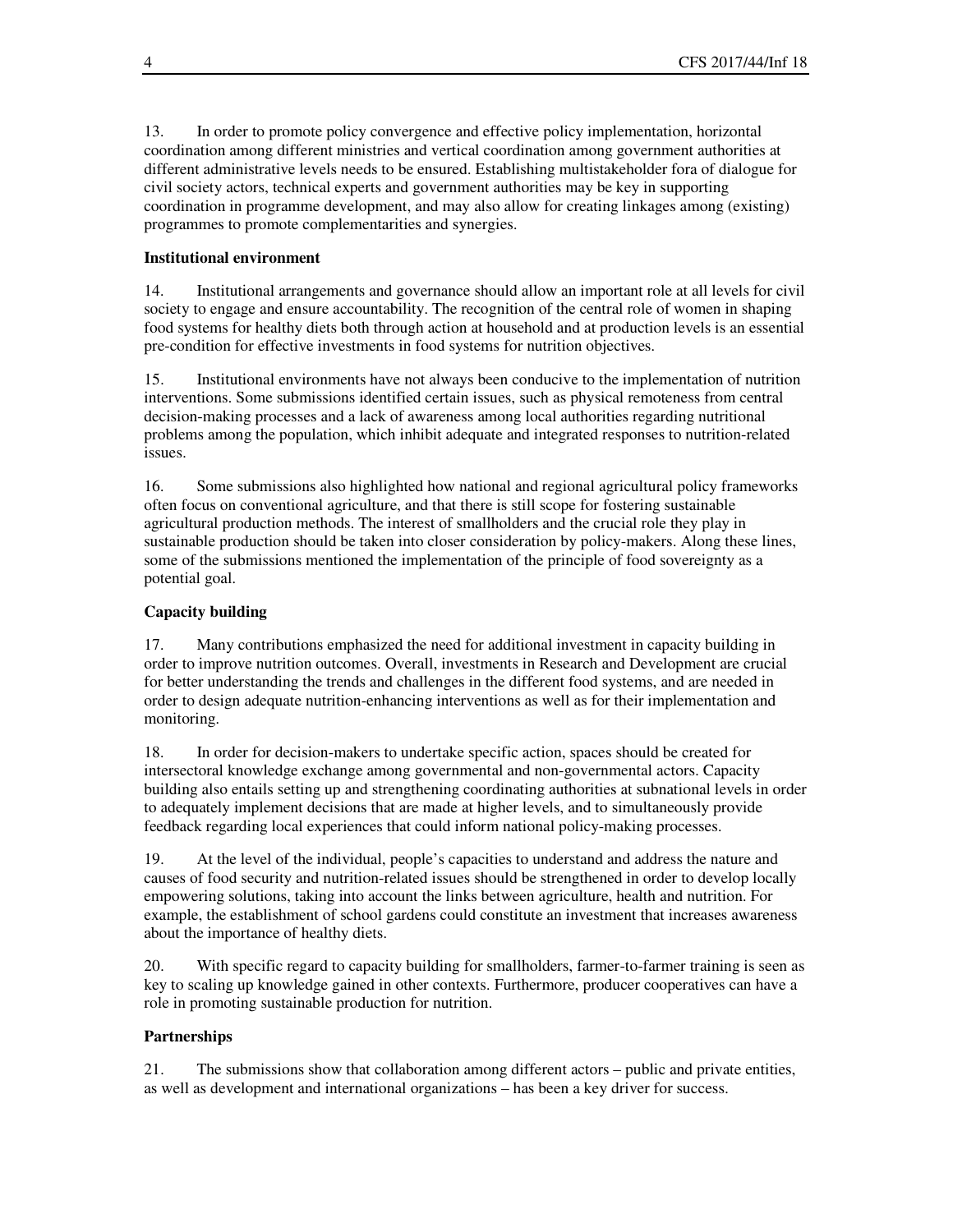22. Collaboration with the private sector is perceived to be essential, given its specific expertise in the field of food production and its role in building sustainable value chains that provide healthy food. Furthermore, partnerships between public and private entities are seen as important in conveying a consistent and uniform message to target audiences, in particular regarding what constitutes a healthy diet.

23. In some cases, stakeholders' differing interests have led to complications or delays in project implementation. However, complementarities in terms of resources like expertise and funding are of crucial importance for comprehensively and effectively addressing nutrition-related issues.

# **Funding**

24. Adequate funding remains a likely constraint to effective investments for healthy food systems. While the majority of the investments were funded under public-private partnerships or by multiple donors, a substantial number however lacked (continuous) funding, thus constraining the implementation, sustainability or scaling up of their projects.

25. Combining and aligning resources – especially from the public and private sector – is crucial for improving the reach and impact of interventions. As an integrated and coordinated approach to nutrition implies the engagement of multiple actors in the project design phase, this may in turn allow for identifying different sources where financial resources are available.

# **Sustainability**

26. Another recurring theme concerns the long-term viability of investments to promote nutrition, with two specific examples standing out. First, regarding initiatives that focus on sustainable production methods, the perception that these methods are more expensive than conventional methods has hampered the implementation of such practices. Second, project implementation and sustainability regarding the introduction of biofortified crops and fortified food products have been threatened by relatively high production costs (making the products less affordable), low demand, and competition from companies operating on a larger scale as well as those marketing "conventional" (i.e. popular) products.

27. Many submissions stressed that farmers should be provided with technical as well as financial support. One example showed for instance that engaging agricultural producers who adopt sustainable production practices or the cultivation of new crops in risk-sharing agreements can be essential for the success and sustainability of a project.

28. Most submissions stressed that market-based approaches and commercialization may be the best choice to sustainably foster healthy nutrition on a significant scale and to reach those most in need. To achieve these goals, the key strategies identified were: 1) providing (initial) support to compensate for eventually higher production costs; 2) investing in marketing and awareness raising on nutrition to build consumer trust and eventually increase demand for nutritious products; and 3) including nutritious products in public procurement and social protection programmes.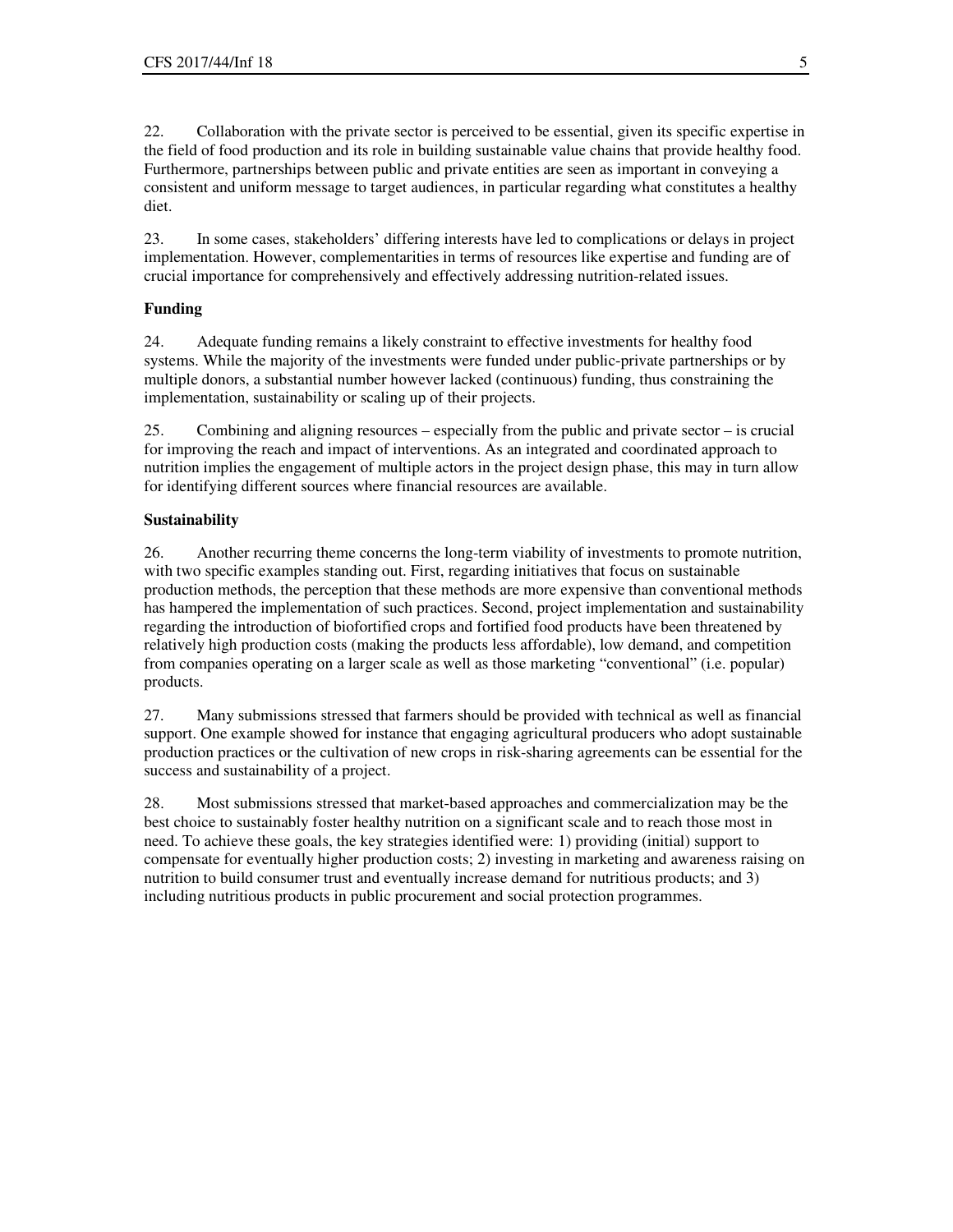# **IV. FINDINGS AND SELECTED EXAMPLES BY TYPE OF INTERVENTION**

# **A. Overall Findings**

#### **Importance of context**

29. Locally contextualized interventions are needed to increase the efficiency and effectiveness of value chains, thus ensuring that improved availability and access of nutritious food translates into better nutritional status for the whole population.

30. Fortified complementary foods, especially when produced locally and adapted to local tastes and culture, can be an effective tool for addressing multiple forms of undernutrition.

#### **Spaces for dialogue**

31. The promotion of spaces for dialogue between civil society, producers and local authorities is key to establishing concrete actions and securing the attention and commitment of decision-makers.

#### **Awareness raising and engagement**

32. It is essential to raise awareness on the importance of the nutritional value of food, taking into consideration local conditions and preferences.

33. A lack of awareness by local authorities of nutritional problems and their effects on health and development can hamper the application of national programmes aimed at improving nutrition and can limit the impact of nutrition investments. In this context it is also important to ensure the coordination of different levels of governance, and the alignment and coherence of global, regional, national and local polices.

34. Farmers can be specifically engaged through farmer field schools, in order to raise their awareness of the need for nutritious food production as well as the uptake of sustainable production methods.

35. The involvement of institutions that have an impact on dietary patterns, such as schools and health facilities, can help raise awareness among consumers and women in particular, as they play a central role in food systems. Civil society organizations are crucial in shaping and carrying out effectively the awareness-building activities.

#### **Market-based approach**

36. From the producers' perspective, long-term sustainability of nutrition- sensitive investments will depend on generating the necessary demand through market-based approaches that better link producers with consumers.

37. Being the main food producer, the private sector plays a central role. Without viable market incentives, such as stong demand for certain nutritious foods, its continuous involvement will not be sustained.

To ensure poorer households both in urban and rural areas have access to nutritious food, the marketbased approach can be complemented by social protection programmes, which can be efficient vehicles for food distribution.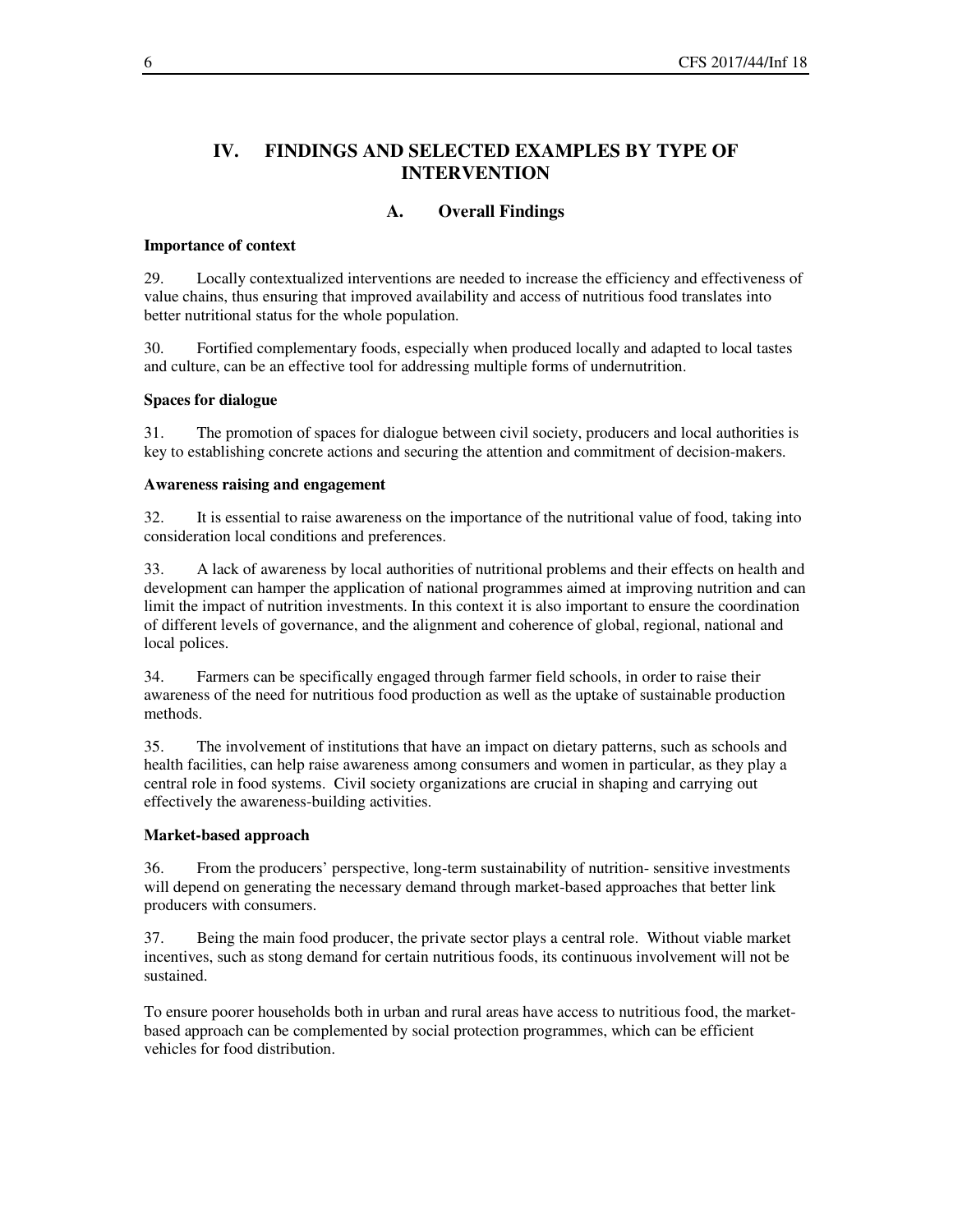#### **EXAMPLE 1: Locally produced dietary supplements adapted to local tastes**

#### **Proponent: World Food Programme**

Pakistan faces substantial nutrition challenges, with increasing levels of stunting and wasting, significant maternal undernutrition, and low breastfeeding rates. In addition, it is experiencing a growing double burden of malnutrition. A key factor is the limited availability of and access to nutritious food.

To address malnutrition, the Government of Pakistan has prioritized the utilization of ready-to-use, lipid-based nutrient supplements (LNS), especially in crises. WFP has collaborated with local food manufacturers to develop a chickpea-based version of LNS, adapted to local taste that companies can produce locally. Currently, there are efforts to commercialize LNS involving the SUN Movement, retailers and the government, which may include LNS in social protection programmes.

- Fortified complementary foods such as LNS are effective for addressing multiple forms of undernutrition among key vulnerable groups.
- Pakistan has shown that local private-sector food manufacturers are capable of adapting their production processes to increase availability of these particular foods. Partnering with the private sector has been a key success factor, but realistic expectations have to be set on demand and returns. •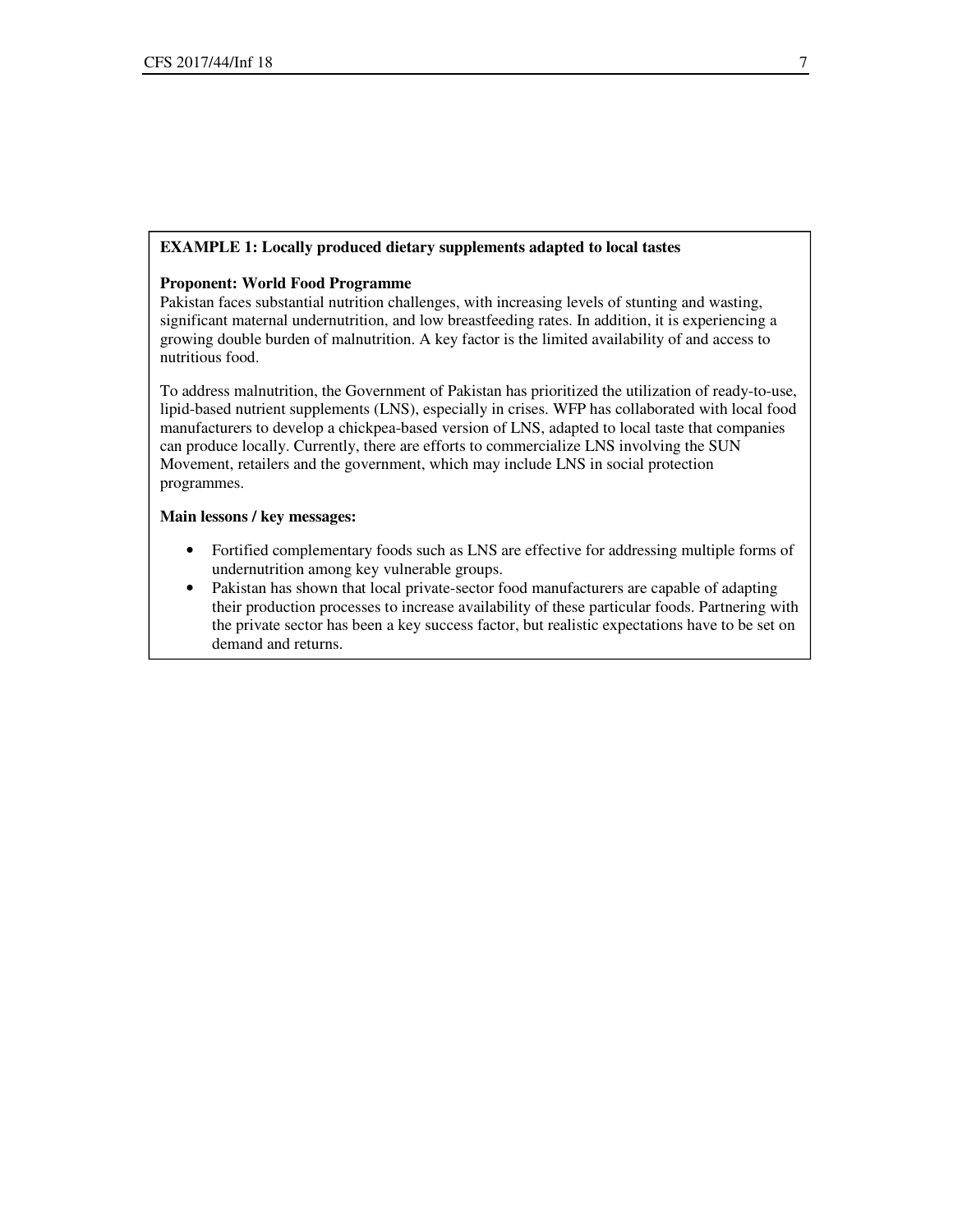# **EXAMPLE 2**: **Operationalization of national polices to the local level through farmer field schools and spaces for dialogue**

# **Proponent: FAO Bolivia**

To promote adequate diets for all Bolivians, the government has already undertaken comprehensive efforts regarding policy-making and programme implementation aimed at improving food security and sovereignty.

With FAO Bolivia as the main entity responsible, this investment was based on the territorialization of public policies and on promoting sustainable and inclusive local food systems, for example by training farmers in agro-ecological production. The approach allowed national policies to reach the local level, linking agro-ecological and diversified food production to household consumption (vertical coordination), while also processing and commercializing surplus food through public procurement (horizontal coordination). A key component of the investment involved fostering forums of dialogue between civil society organizations, technical experts and local authorities.

# **Key actors**

- Ministry of Rural Development and Land
- Ministry of Health
- Ministry of Education
- Cochabamba and Potosí Department Health Service
- Municipal Autonomous Government of Villazón, Tupiza, Pocona and Pojo
- Bartolina Sisa Organization of Indigenous Peasant Women
- Peasant Unions
- FAO, UNIDO and UNICEF

# **Main lessons / key messages**

• In order for decision-makers to undertake specific action, it is essential to promote forums for dialogue among stakeholders.

This pilot aims to become a model for multisectoral collaboration at the local level, enabling the territorialization of public policies based on sustainable agrifood systems.

# **B. Summary Findings: Agricultural Interventions**

# **Elements of agricultural interventions**

38. Dietary diversity is a precondition for a healthy diet that satisfies the needs of children, women and men. It requires diversification of sustainable agriculture and processing, minimization of post-harvest losses, and the improvement of access to markets.

39. To design locally contextualized measures, there must be collaboration between authorities, producers, rural service providers and consumers.

40. To set up integrated approaches encompassing different food system actors, there must be sustained funding and a shared vision and goals among all actors involved.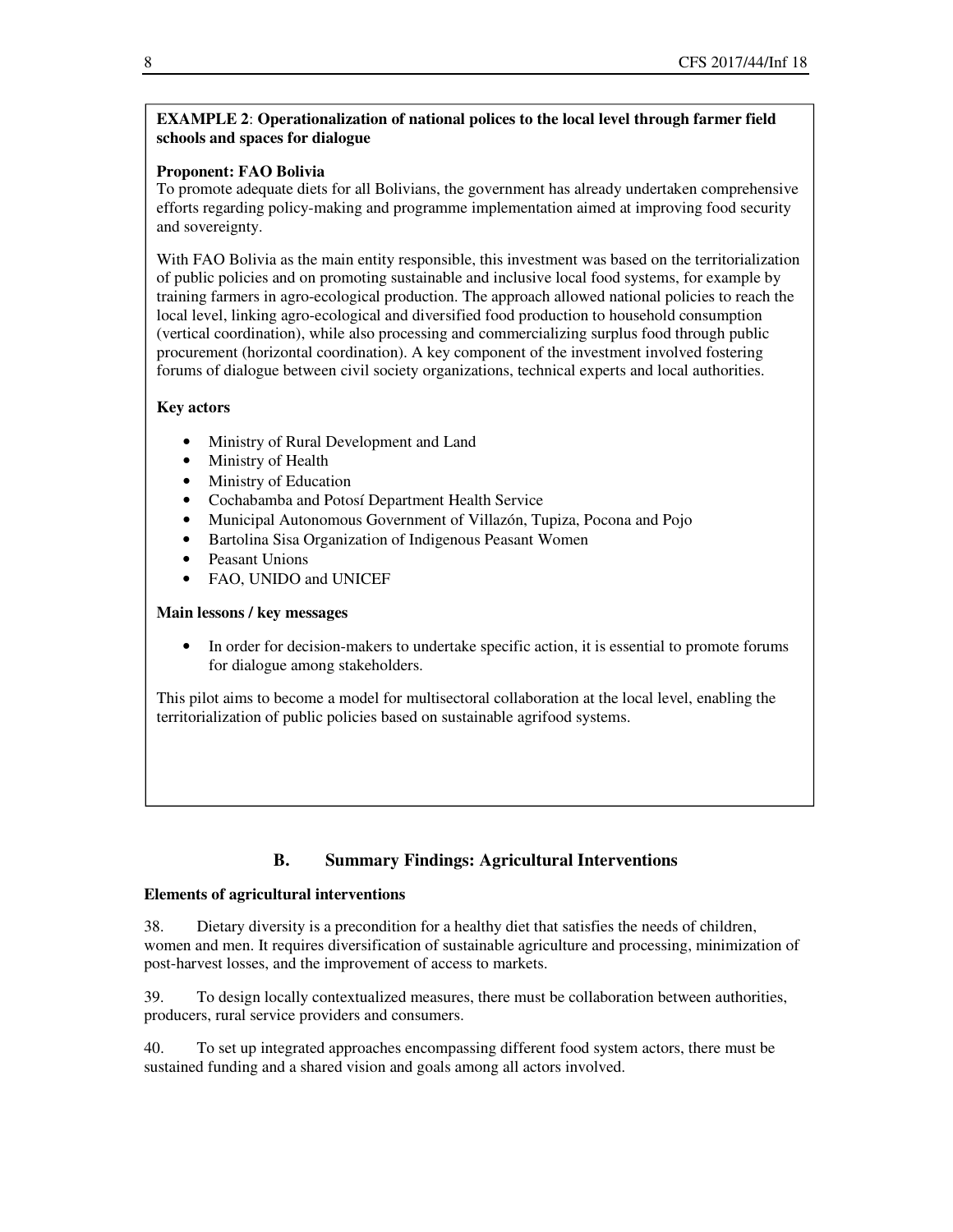41. Improved access to markets can increase farmers' incomes, thus enabling them to complement their family diets by purchasing other foods.

#### **The role of agro-ecological practices**

42. Some of the selected examples note that agro-ecological practices can improve farm resilience, productivity and sustainability as well as increase food diversity. Ecological diversification of farms could also ultimately help increase farm income, improve family health, protect natural resources, and increase resilience in the face of market fluctuations and climate change.

43. Some examples suggest that the prioritization of local food and seed production could empower farmers to develop sustainable nutrition-sensitive food systems. However, as conventional agriculture is presently the dominant form of food production, efforts to move towards a more localized, participatory approach could be met with some resistance.

#### **Farmer-to-farmer training**

44. Agricultural interventions can benefit particularly from farmer-to-farmer training and extension services. Inclusive knowledge platforms can help training and extension services in providing contextualized support to farmers and producers.

#### **The role of school gardens**

45. To stimulate demand for fresh produce in communities and increase the adoption of healthy meal plans in schools, there is also a need for continued nutrition education. In this context, the establishment of school gardens can provide an important entry point. In addition to providing nutritious food for school meals, the involvement of students, teachers and canteen staff alike in the production process can help raise awareness and establish healthy dietary habits.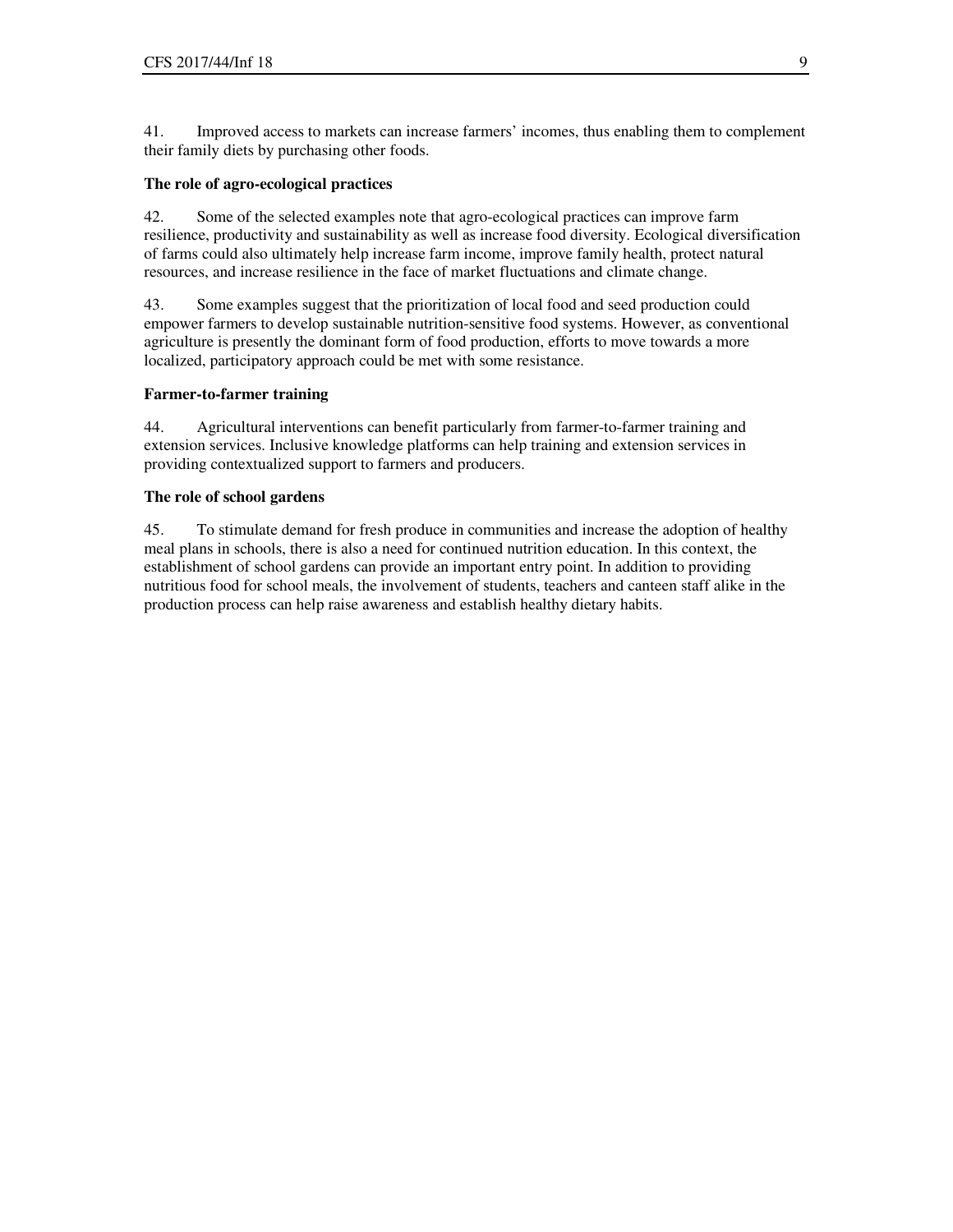# **EXAMPLE 3: Establishment of agro-ecology schools to promote farmer-to-farmer training and extension services**

# **Proponent: Elizabeth Mpofu, Zimbabwe Smallholder Organic Farmers Forum (ZIMSOFF)**

In Zimbabwe, low agricultural productivity and farmers' lack of access to markets negatively affect food security and nutrition. Undernutrition and stunting rates are high, especially in rural areas where diets are insufficiently diverse and are poor in nutrients.

With local production and consumption as a priority, ZIMSOFF has been promoting food sovereignty, agro-ecology and the production of small grains. It has invested in farmer-to-farmer training, local seed multiplication and seed banking, as well as building storage and processing facilities.

# **Key actors**

- ZIMSOFF cluster members organized into smallholder organizations at different levels
- ZIMSOFF local network members such as PELUM Zimbabwe, and regional members such as La Via Campesina
- Eastern and Southern African small-scale farmers
- Alliance for Food Sovereignty in Africa
- Third World Network and African Centre for Biodiversity
- Ministry of Agriculture
- Local extension services
- International organizations such as FAO, ActionAid International and Oxfam International

#### **Main lessons / key messages**

- National and regional policy-makers should support local farmer initiatives regarding food and nutrition by promoting agro-ecology, food sovereignty and the production of small grains.
- A policy on agro-ecology and food sovereignty is needed.
- Farmer-to-farmer training is the best form of extension and allows for scaling up knowledge.

Farmer initiatives in seed multiplication and seed banking should be scaled up, and climateresilient seeds retained for future use.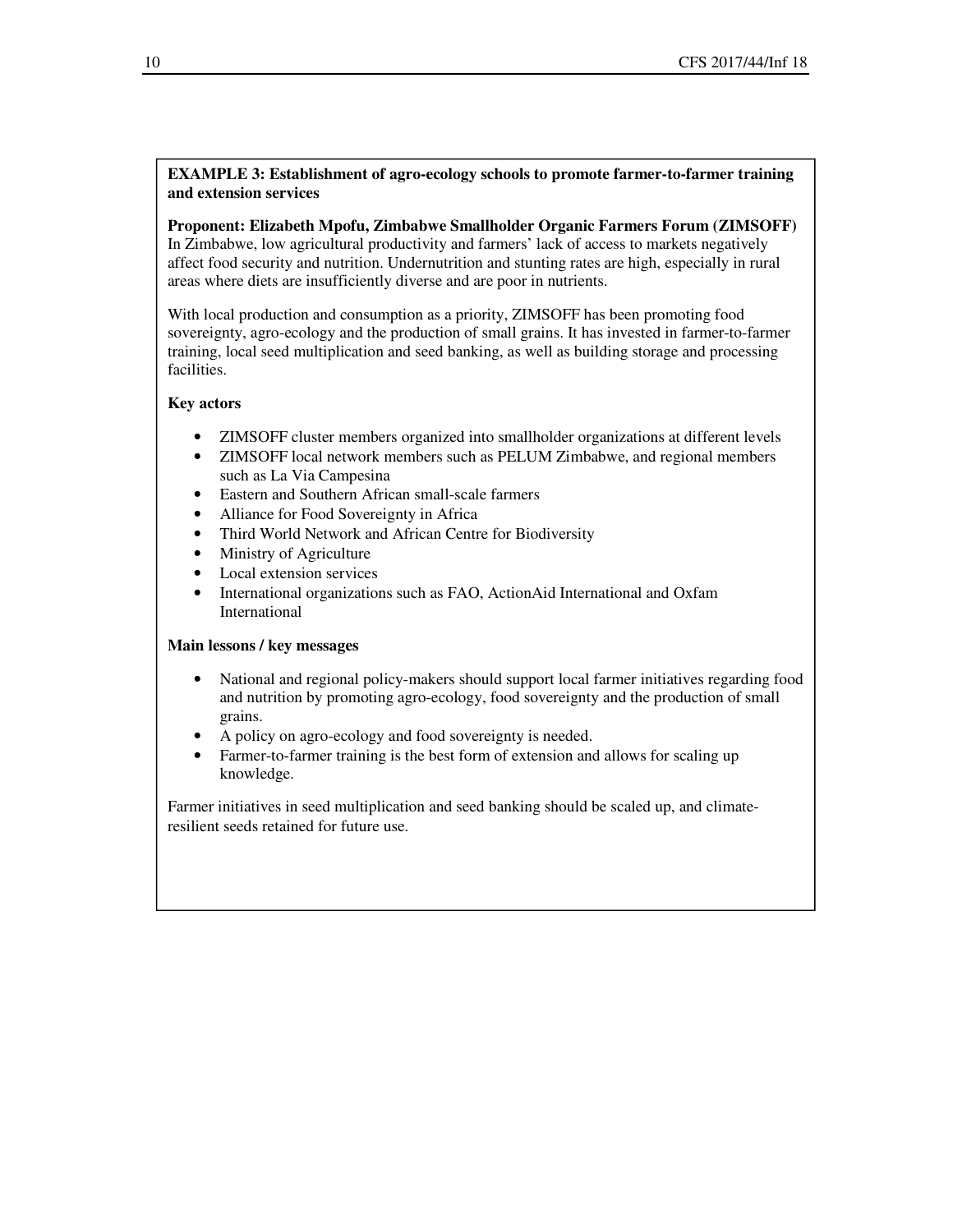#### **EXAMPLE 4: Multistakeholder and participatory approaches to design and implement soil and water conservation practices**

#### **Proponent: Diana Sietz, Wageningen University, the Netherlands**

Smallholder farming systems in the drylands of Burkina Faso, Mali, the Niger and Nigeria face high levels of undernourishment due to limited productivity, land degradation, climatic variations, and the lack of an enabling institutional environment to improve nutrition.

Through a joint effort involving national governments, IFAD, the Nigerian Forestry Department, the National Agricultural Research Institute of Niger, the Maradi Integrated Development Project and the Aguie Desert Community Initiative, direct investments and food-for-work initiatives to improve soil and water conservation were implemented as a key strategy to improve food and nutrition security. The design and implementation of these conservation initiatives followed a participatory approach involving smallholders, NGOs, governments and international development agencies.

- The socio-ecological drivers of soil and water conservation need to be assessed, with particular attention to scale issues and critical thresholds.
- Farmers' management of resource variability in the context of soil and water conservation needs to be investigated.
- The key dynamics of soil and water conservation need to be understood, looking beyond static assessments of factors driving the uptake of particular practices.
- Diverse research methods should be integrated when determining the drivers of soil and water conservation. Besides Tobit models, configurational comparative methods should be explored.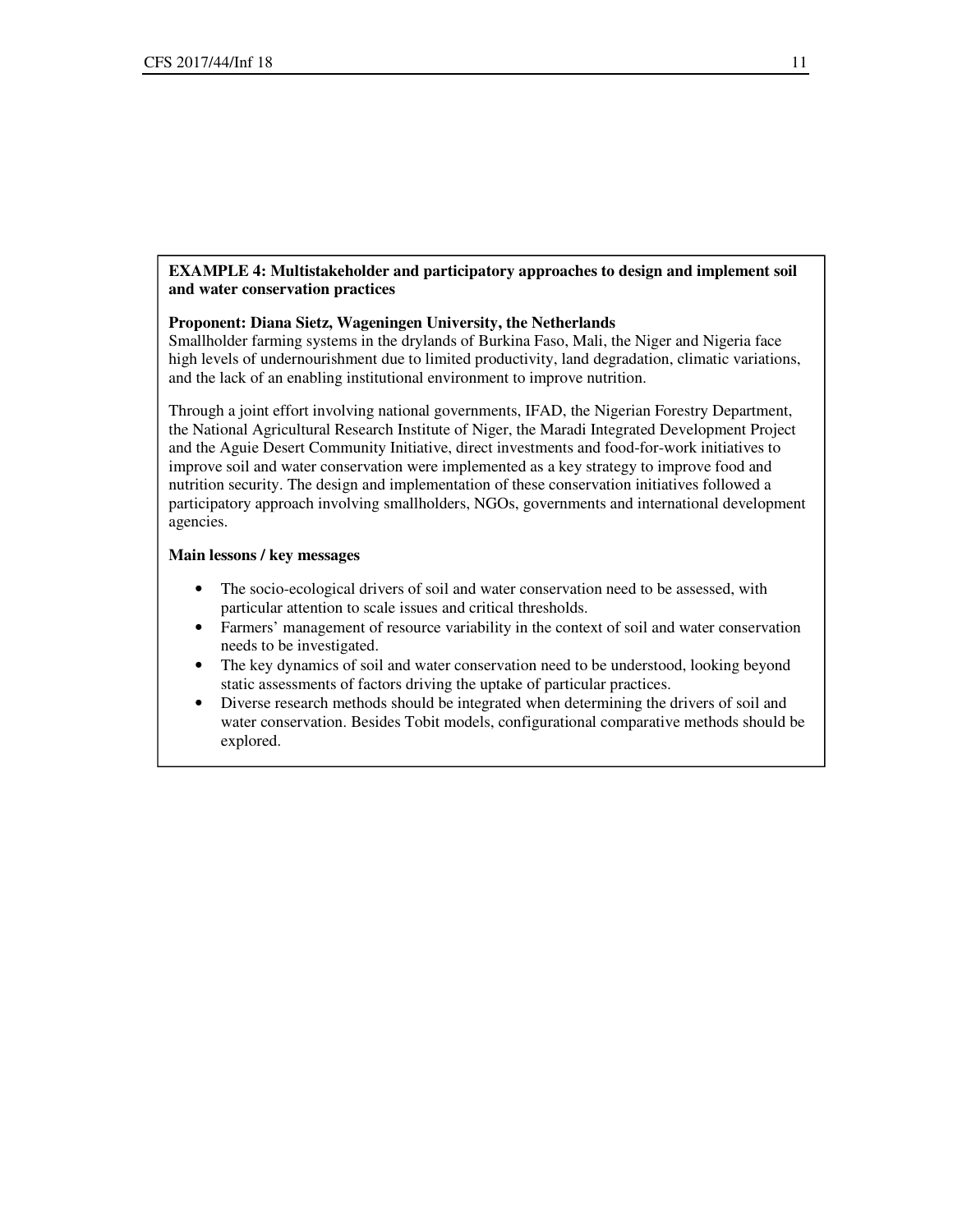#### **EXAMPLE 5: Promoting agro-ecological practices, processing and minimization of postharvest losses**

#### **Proponent: International Federation of Organic Agriculture Movements (IFOAM)**

Subsistence farmers in rural areas of Peru, Ethiopia, Kyrgyzstan, Pakistan and Nepal depend on diets of staple foods that are lacking in diversity. The groups most affected by micronutrient deficiencies are children and pregnant and lactating women.

This investment aims to improve the dietary diversity of rural communities in mountain regions through diversification of sustainable agriculture, processing of produce, minimization of postharvest losses and improvements in market access. It has developed an online knowledge platform for rural service providers that allows for global knowledge sharing and advocacy efforts, national knowledge sharing with decision-makers, and support for local project implementation.

The main entities responsible are IFOAM, the Research Institute of Organic Agriculture (FIBL), Helvetas, and the Swiss Agency for Development and Cooperation (the latter being the donor agency). Other key actors involved are: Helvetas in Nepal, Helvetas Intercooperation in Pakistan, BioService in Kyrgyzstan, the International Institute for Sustainable Development in Ethiopia, and the IFOAM Latin America Office in Peru. The rural service providers implement the local projects.

- Good agro-ecological practices and ecological diversification can help protect natural resources, improve productivity and promote resilience in the face of market fluctuations and climate change.
- Processing of produce and minimization of post-harvest losses reduce seasonal shortages and improve productivity and nutrition all year round.
- Diversified mountain agro-ecology and consumption helps implement national strategies.
- The production and sale of a variety of nutritious products provides business opportunities.
- A revival of traditional food strengthens local culture and provides opportunities for marketing and tourism.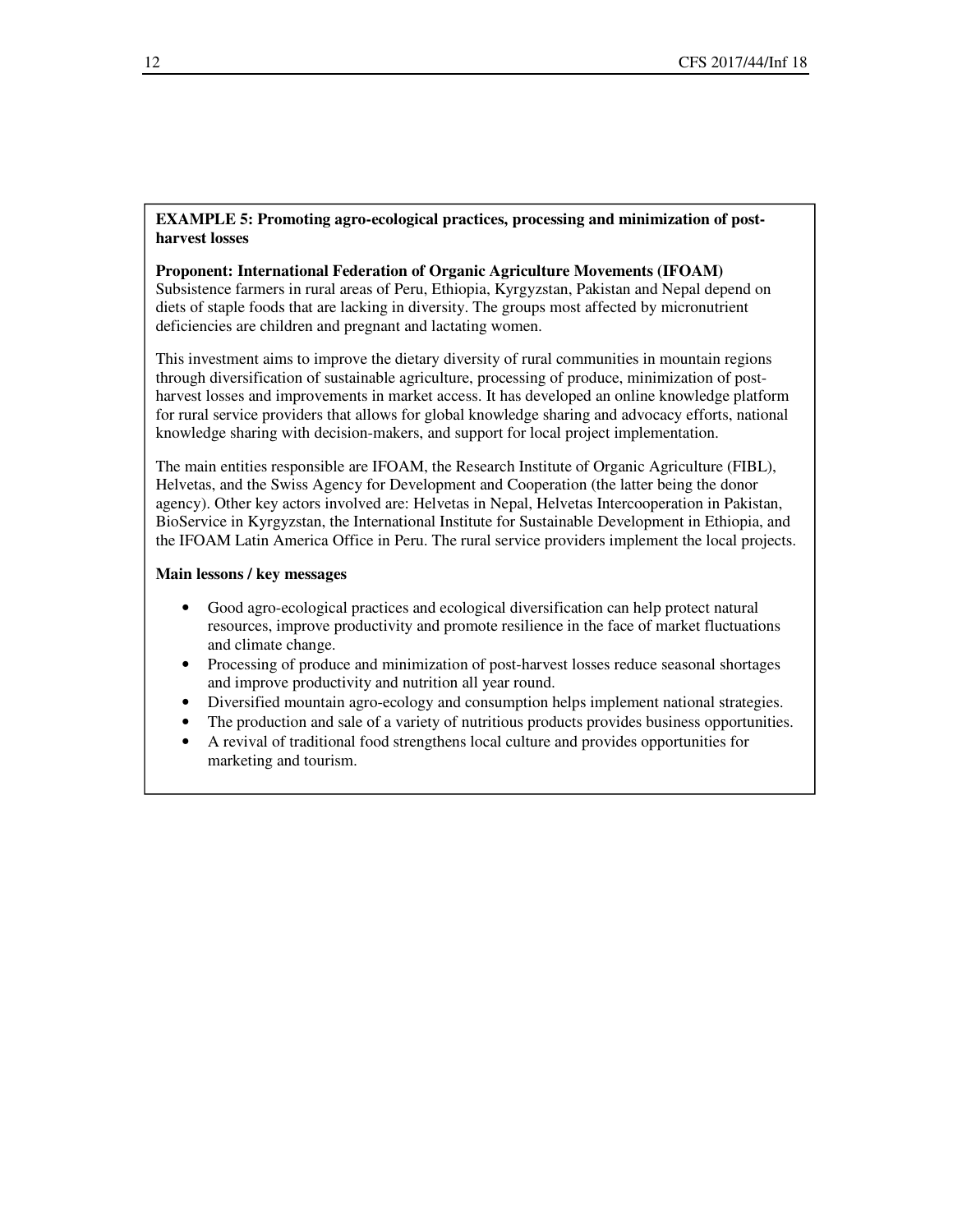# **EXAMPLE 6:** *Providing education on food hygiene, post-harvest handling of vegetables, and vegetable garden production techniques*

# **Proponent: Cargill**

The Grain by Grain project in Brazil, implemented under Fundaçao Cargill, aims to address the lack of sufficiently nutritious food for school meals – perceived as a key vehicle for improving nutrition for children – as well as the lack of market access for local farmers. Although school gardens were initially established in combination with nutrition and agricultural education to provide fresh produce for school meals, the produce is now being procured from local smallholders.

This project, which has strong local ownership, involved a public-private partnership between local and global experts including Cargill employees, schools, the local government, teachers, canteen staff, parents, farmers and consumers.

# **Main lessons / key messages**

- Continued education on nutrition and dietary diversity is needed to stimulate the demand for fresh produce in the community and to promote adoption of healthy meal plans in schools.
- Further improvements need to be made to increase farmers' knowledge of good agricultural practices and participation in the market.
- There is scope for connecting more producers to the federal incentive programmes PAA (Food Acquisition Programme) and PNAE (National School Food Programme).

# **C. Summary findings: Governance and institutions**

#### **Public information campaigns**

46. Coherent communication campaigns are needed to increase consumer confidence in adopting healthier lifestyles and thus to facilitate the emergence of sustainable value chains for nutritious products. In this context, effective community mapping and behavioural research is critical to identifying the factors involved in influencing positive behaviour change.

47. Public places such as cafeterias, schools and hospitals also need to be involved in these campaigns, as they can play an important role in facilitating the adoption of healthier food.

#### **Vertical coordination: from national to subregional**

48. Different policy interventions have been designed to complement nutrition education and awareness-raising campaigns. Implementing policies effectively may require the addition of subregional coordination layers, thus creating greater ownership and facilitating project implementation and monitoring.

49. The right to adequate food can serve as an underlying guiding principle, a common thread to engage governments at different levels as duty bearers to ensure sustainable change and the availability of nutritious food at all levels.

#### **Policies and voluntary agreements**

50. Polices adopted to curb the consumption of unhealthy food include voluntary agreements with food producers to limit the concentration of certain ingredients, as well as compulsory labelling and taxes on food containing potentially harmful amounts of fat, sodium, sugar or calories.

51. The inequitable distribution of food within a certain society with high levels of malnutrition is often associated with high levels of gender inequality. In such situations, local leaders and district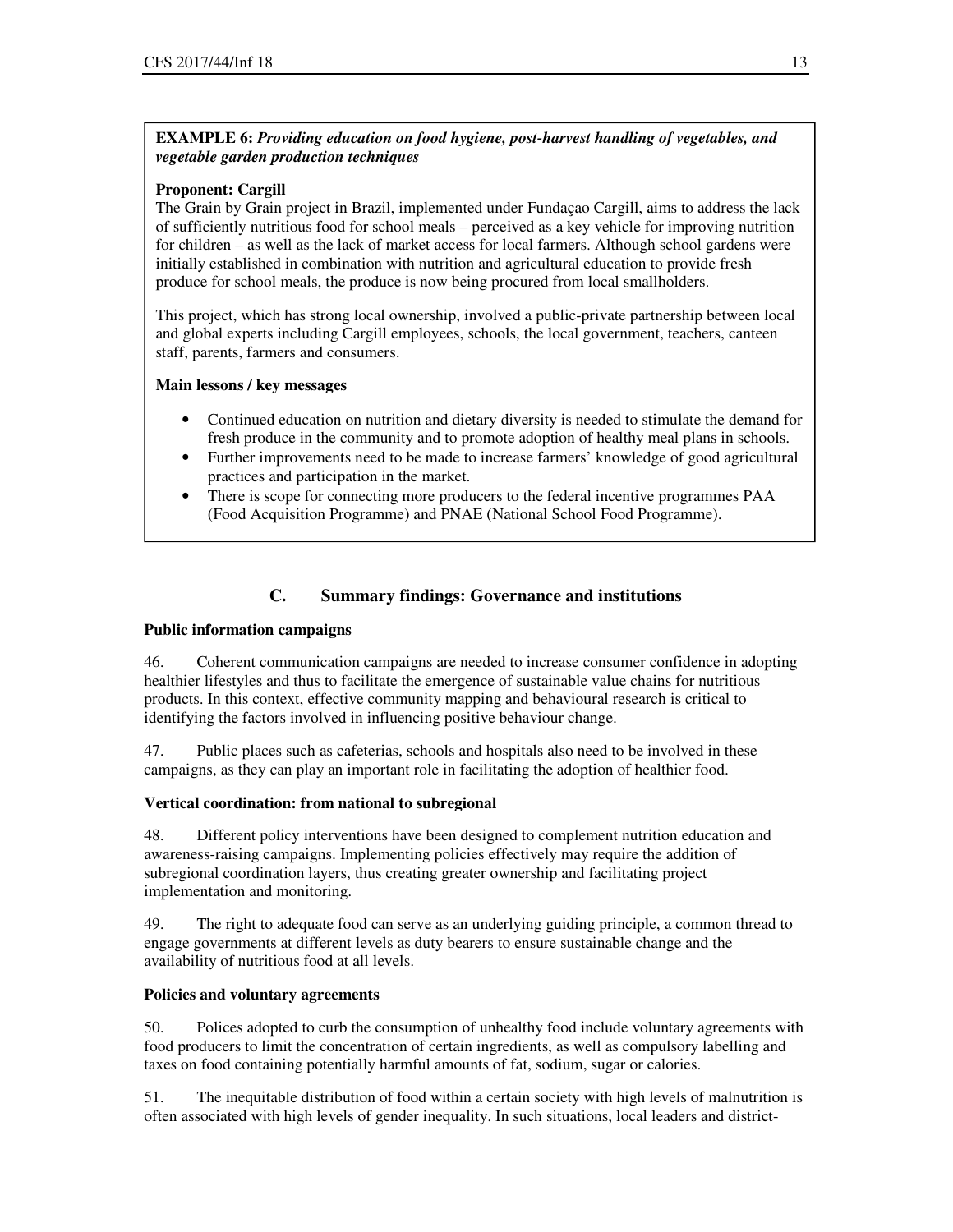level authorities need to be engaged, as they play an important role in raising awareness and creating demand for intrahousehold dietary diversity.

52. To improve the odds that these policies and investments will be sustainable, it is important to tap into existing international frameworks and initiatives to access expertise and long-term funding.

#### **EXAMPLE 7: Strengthening green public procurement and building territorial agreements between producers and consumers**

#### **Proponent: INNER – International Network of Eco-Regions**

Italy is experiencing an ongoing nutrition transition that is increasing its rates of overweight and obesity, even in areas traditionally adherent to the Mediterranean diet.

With the Biodistrict Cilento Association in Ceraso Salerno as the main entity responsible, this investment aims to promote sustainable food systems and organic agricultural production in the National Park of Cilento, Vallo di Diano and Alburni. The main focus has been on consolidating local markets for organic produce, strengthening green public procurement and building territorial agreements between producers and consumers.

#### **Key actors**

- The Campania chapter of the Italian Association for Biological Agriculture (AIAB) and the Cilento National Park provided financial support during the setup of the Cilento Biodistrict.
- The Campania Regional Authority is responsible for the Integrated Territorial Development Plan and the provision of multiyear financial support for organic extension services.
- FOAM EU is the European umbrella organization, facilitating triangular exchanges for organic food and farming.

- Biodistricts facilitate funding strategies with a flexible structure, but also provide stable organization for territorial governance and the local economy, which is in line with the EU approach to local participatory development.
- Regarding value chain creation, alliances and networking are key for quality production that directly involves consumers.
- The recognition of biodistricts as wholesome areas of agro-ecosystem interest, as well as their promotion at national and regional institutional levels, can help enhance their establishment and development.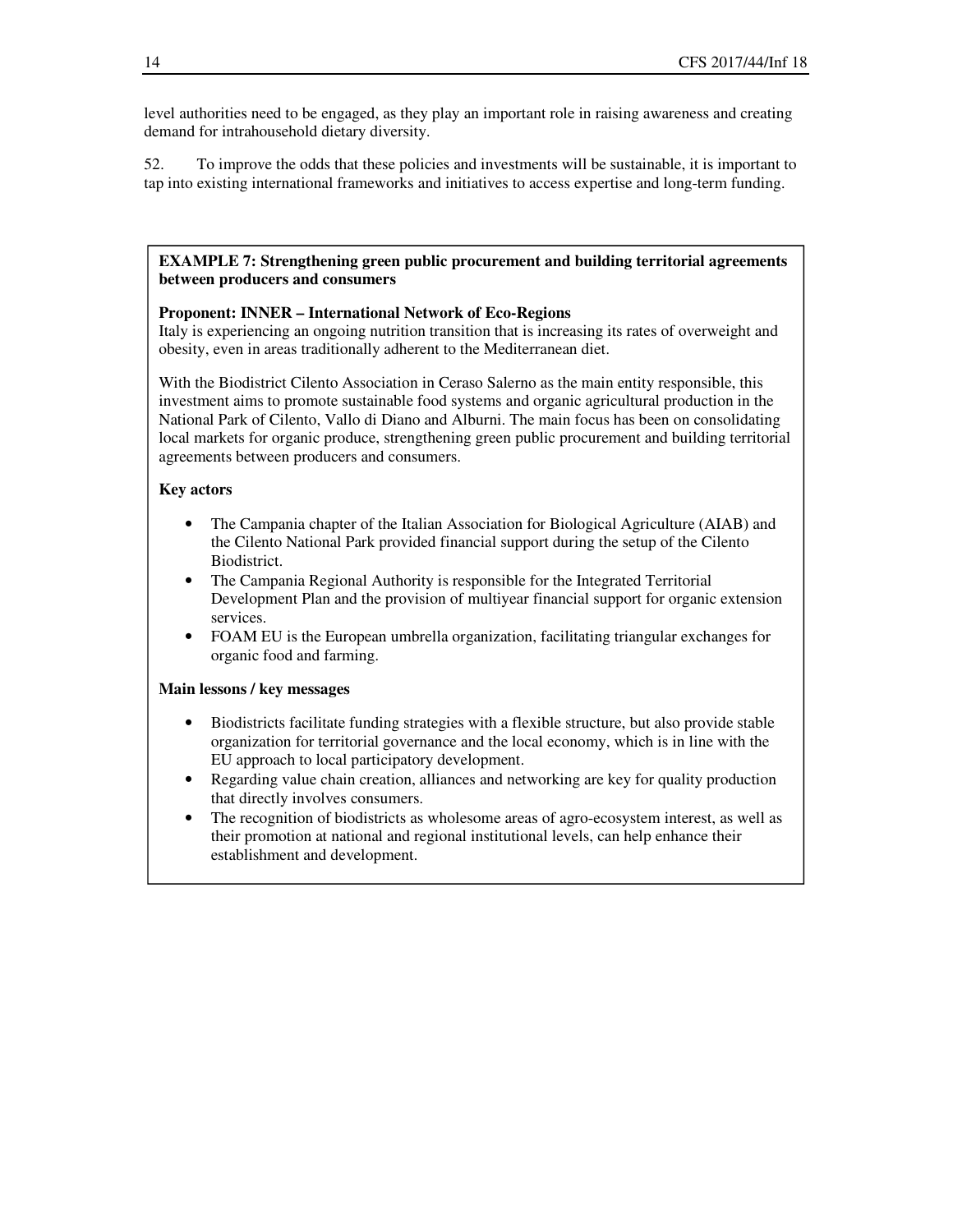# **EXAMPLE 8: National dietary guidelines and salt-, fat- and caffeine-reduction campaigns**

# **Proponent: Dr Al-Anoud Mohammed Al-Thani, Ministry of Public Health, Qatar**

Qatar is experiencing alarming rates of overweight, obesity and non-communicable diseases. Listed below are guidelines and initiatives to promote healthy diets as developed by the actors indicated:

- Qatar Dietary Guidelines: Ministry of Public Health, Qatar Diabetes Association, Qatar Foundation, Sidra Medical and Research Centre, Qatar University, Hamad Medical Corporation, Aspetar Hospital, Weill Cornell Medical College, Qatar National Food Security Program, Primary Health Care Corporation;
- Food & Beverage Guidelines for Health Care Facilities: Ministry of Public Health, Hamad Medical Corporation, Primary Health Care Corporation, Qatar Armed Forces, Sidra, Qatar Patrol, Aspetar Hospital, Al Ahli Hospital, Al Emadi Hospital, Doha Clinic, vendors within the facilities;
- Food & Beverage Guidelines for Healthy Workplaces: Ministry of Public Health, governmental and non-governmental organizations, vendors within the facilities;
- Banning children's toys in fast food restaurants: Ministry of Public Health, Ministry of Economy and Commerce, Ministry of Municipality and Environment, all fast food restaurant chains in Qatar;
- Salt Reduction Initiative (bread): Ministry of Public Health, Central Food Lab, food industry (including the largest national bakery in Qatar);
- Trans-Fat Reduction Initiative (dairy products);
- Warning labels on energy drinks: Ministry of Public Health, Ministry of Economy and Commerce.

- The annual Qatar Dietary Guidelines campaigns and workshops help deliver a unified message for health care professionals, academia and the community.
- Regarding the Salt Reduction Initiative: Companies that have signed agreements under the initiative have encouraged other companies to reduce their sodium use.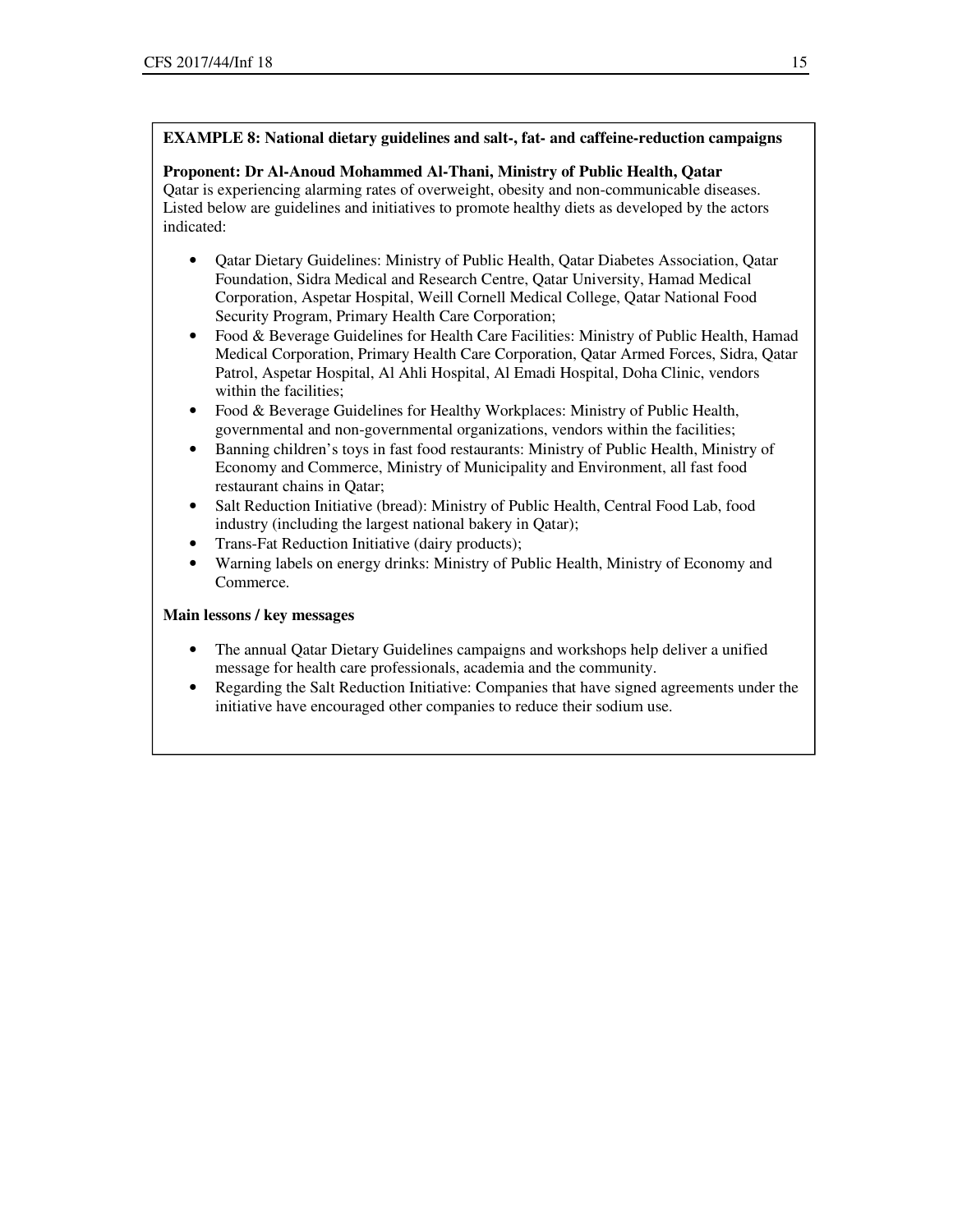# **EXAMPLE 9: Labelling and taxation of products to reduce salt, unsaturated fat and calorie consumption**

#### **Proponent: Ministry of Health, Chile**

Chile's food system is undergoing structural changes, with traditional foods being replaced by ultraprocessed products, contributing to significant increases in overweight, obesity and noncommunicable diseases.

The Government of Chile, and particularly the Ministry of Health, has strongly invested in supplyand demand-side interventions for a healthy transformation of the food system:

- Laws and regulations for the labelling of food and beverages (i.e. their calorie, fat, sugar and sodium content) have been implemented.
- An 18 percent ad valorem tax to sugary drinks is being applied.
- The government and bakers have agreed on a voluntary target to reduce the salt content of bread.
- Two programmes, "Health Strategies, Municipalities, Communes and Communities" and "Healthy Life", support healthy lifestyles and environments while considering contextspecific factors.

Key actors and stakeholders involved include Parliament, the Ministry of Health, the Ministry of Economy, the Ministry of Finance, the Ministry of Agriculture, the National Consumer Service, the National Television Council, Chile University, and the National Institute of Food Technology (INTA).

- There is a need to understand food patterns as social habits modelled on social determinants.
- Coordination between ministries and other actors is needed to change laws and promote health.
- Changing food environments is a key goal for improving public health.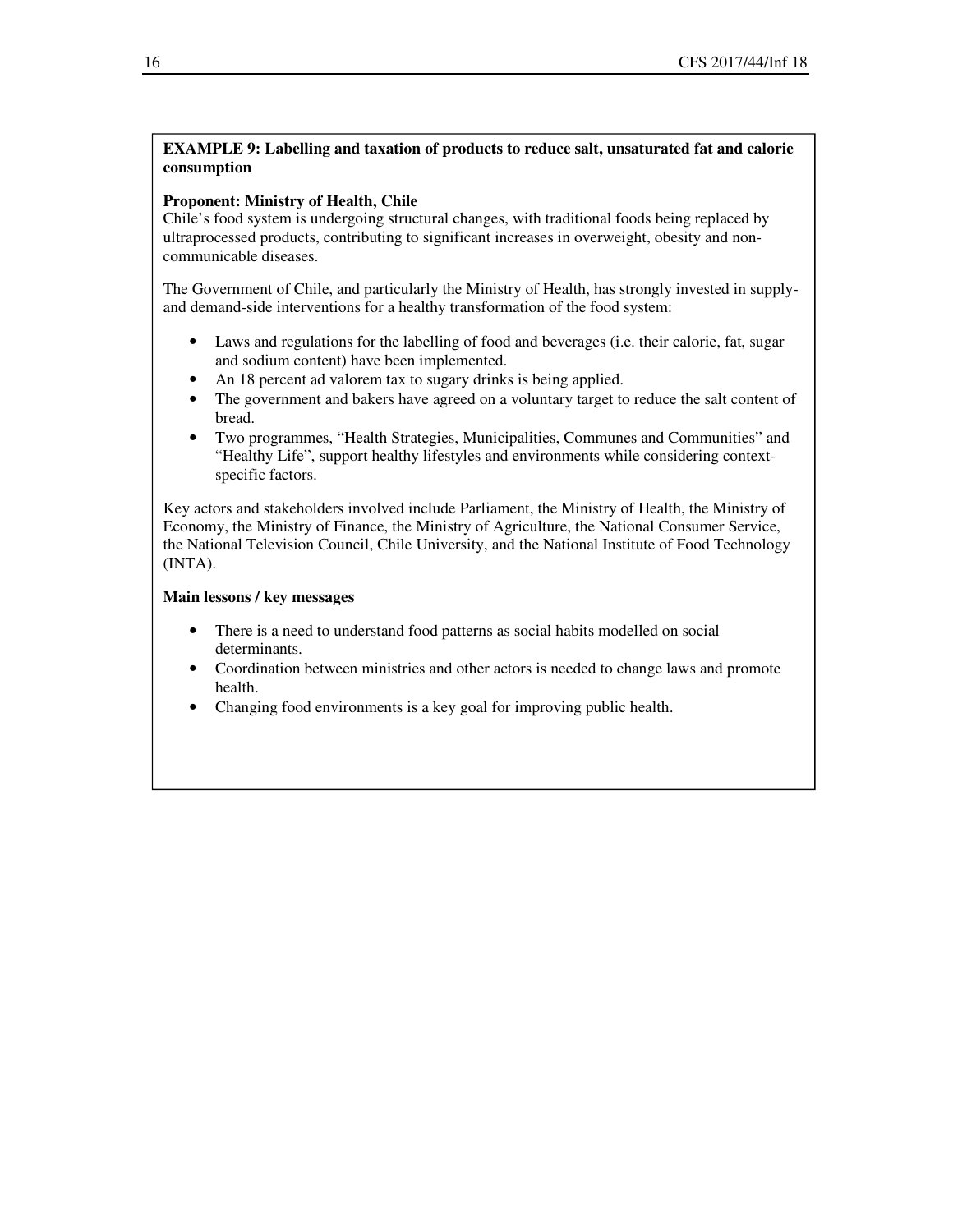# **EXAMPLE 10: Public health interventions to reduce salt, unsaturated fat and calorie content of products**

#### **Proponent: Ministry of Health, Welfare and Sports**

In the Netherlands, the main nutrition-related health problems are overweight, obesity and noncommunicable diseases, which are largely due to unhealthy lifestyles and diets based on energydense, ultraprocessed food.

The National Agreement to Improve Product Composition 2014–2020 aims to reduce salt, saturated fats and sugars in food products. It has been signed by the Dutch Food Retail Organization (CBL), the Federation of the Dutch Food Industry (FNLI), the Royal Dutch Hotel and Catering Association (KHN), the Dutch Catering Association (Veneca), and the Ministry of Health, Welfare and Sports.

In the agreement, these parties state how they will jointly, but each of their own accord, achieve the objectives up through 2020.

#### **Main lessons / key messages**

In order to produce and offer healthier products, this approach must be part of an international (EU-wide, worldwide) challenge.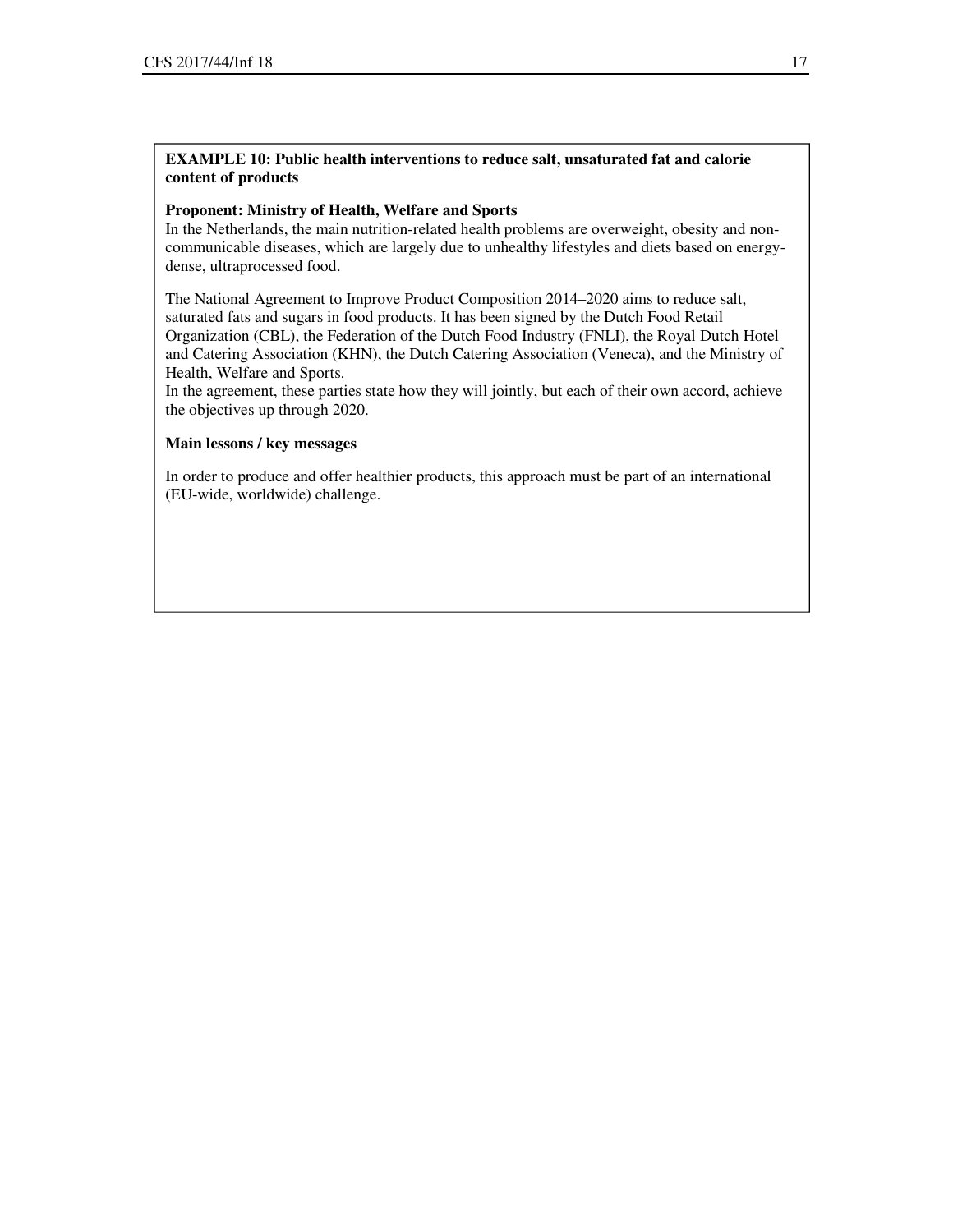# **EXAMPLE 11: Voluntary agreement: "Shared objectives for improving the nutritional characteristics of food products, with a particular focus on children"**

#### **Proponent: Federalimentare – Italian Food and Drink Industry Federation**

While Italy has recently been named the healthiest country in the world, it is facing increasing levels of overweight and obesity (especially among children) and non-communicable diseases.

There has been strong collaboration between the public and private sector regarding the promotion of healthy diets:

- In 2015, Federalimentare signed a voluntary agreement with the Ministry of Health: "Shared objectives for improving the nutritional characteristics of food products, with a particular focus on children (3–12 years)".
- The "Commercial Communication Guidelines relating to food products and beverages, for the protection of children and their proper nutrition" have also been formulated.
- In 2016, Federalimentare renewed its partnership with the Ministry of Education, signing an official agreement for the triennium 2016–2019.

- Prevention and treatment requires a consistent and coordinated approach that covers all social groups.
- Nutrition education, combined with adequate physical activity, is the only way to address overweight and obesity.
- Responsiveness on the part of the food industry is essential.
- Adequately addressing overweight and obesity requires cross-cutting, multisectoral interventions, with close cooperation between health authorities and the food industry.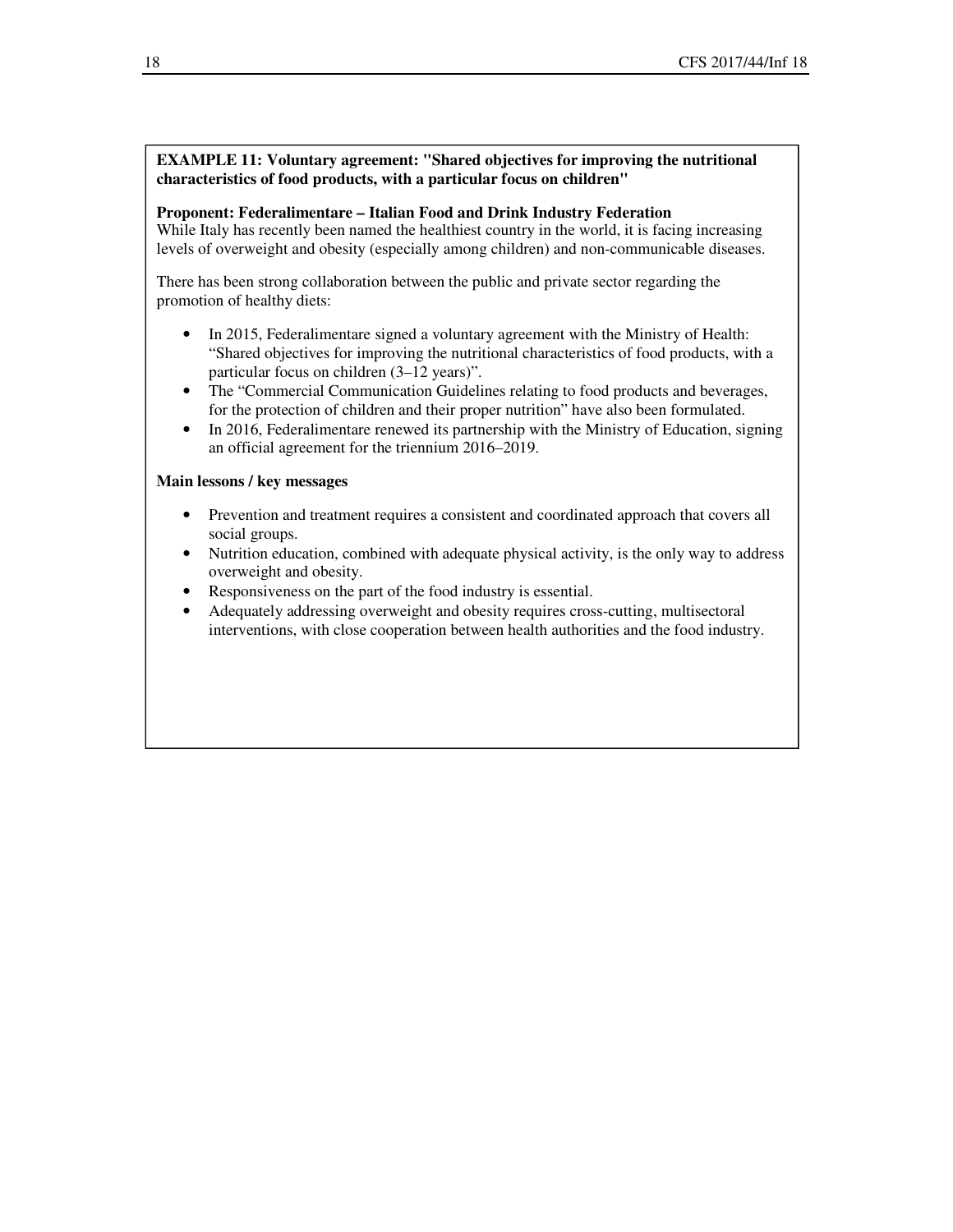# **EXAMPLE 12: Improving food and nutrition security through the adoption of agrobiodiversity and dietary diversity at the intrahousehold level**

# **Proponent: Marlene Heeb, Federal Department of Foreign Affairs, Switzerland**

Although the food systems of Uganda and Zambia are considerably different, both countries experience high rates of malnutrition and stunting. In Uganda, the lack of dietary diversity is mainly caused by the growing pressure on farming households to sell nutritious produce for cash. In Zambia, the main factors are low agricultural productivity and diversification.

The main entity responsible for this investment, the Swiss Agency for Development and Cooperation, has addressed malnutrition by promoting agrobiodiversity and dietary diversity at the intrahousehold level. The project anchored its work in local and national structures to ensure sustainable change and scalability to the national level. The investment focused on: 1) capacity building among local leaders and district-level service providers; 2) behavioural change; 3) diversifying supply and making nutritious products affordable and available; and 4) strengthening national multisectoral governance capacity through establishing and/or strengthening district-level nutrition coordination committees.

# **Key actors**

National partners:

- SUN Focal Point of the governments of Zambia and Uganda
- District Nutrition Coordinating Committees
- Health and agricultural service providers (village health teams, extension services, etc.)

International partners:

- Netherlands Development Organization (SNV)
- CDI, Wageningen University
- Royal Tropical Institute (KIT)

- Increasing governance capacity and knowledge at the local level has proved to be most effective for improving nutrition outcomes.
- Creating multistakeholder partnerships (Nutrition Coordinating Committees) at the lowest governance level possible (subdistrict vs district level) is crucial for ownership and successful service provision to improve nutrition.
- Triggering approaches have proved very successful in sparking behaviour change, challenging communities to critically look at production systems, consumption patterns, diets, nutrition and hygiene. The approaches also make them realize how malnutrition affects their children, and that locally solutions are available and feasible.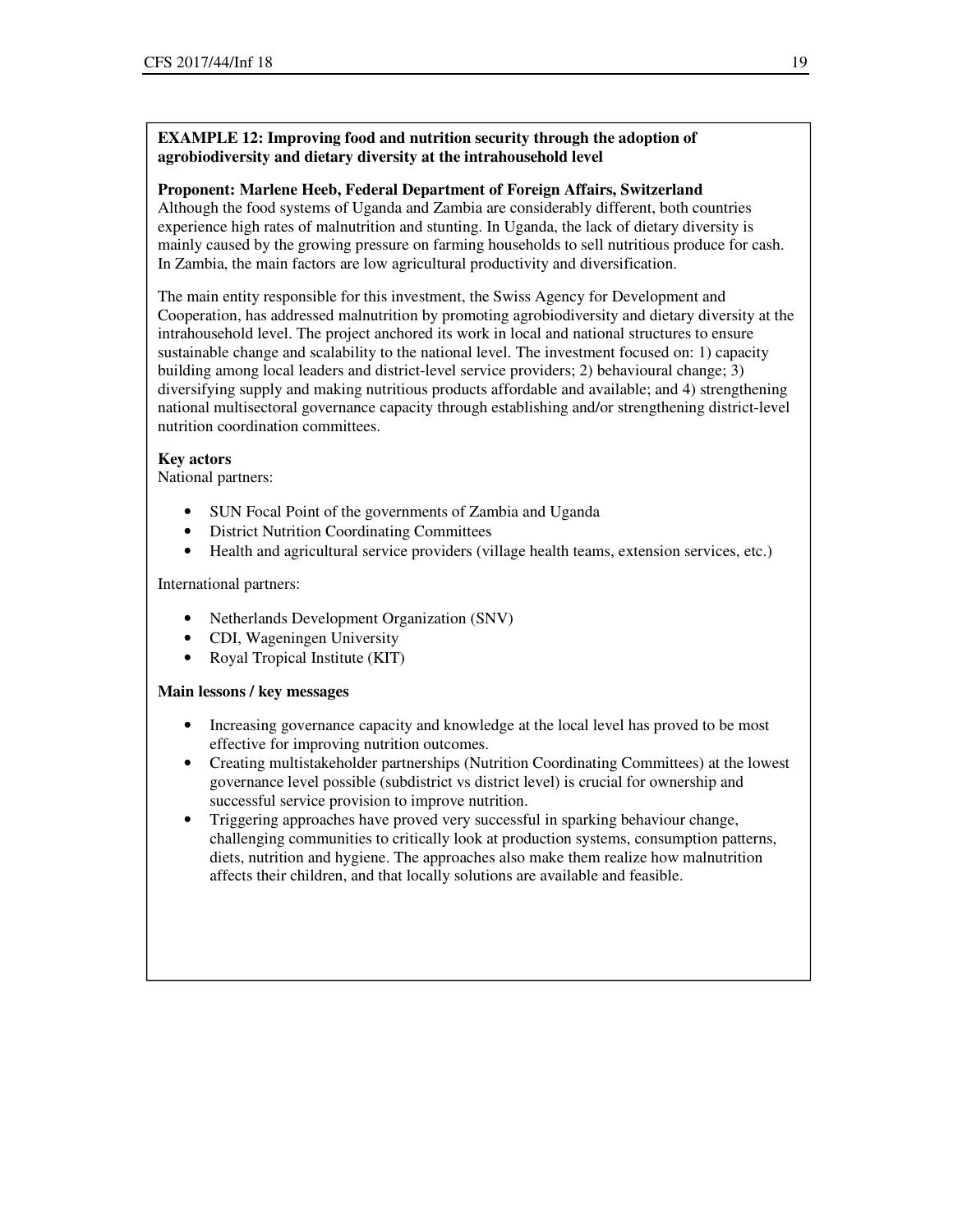# **D. Summary Findings: Infrastructure**

# **Infrastructure needs to be sustainable and involve multiple actors**

53. To avoid the risks of building unsustainable infrastructure that remains dependent on donor money and does not cater to the specific needs of the local population, it is imperative to carry out sound assessments of local needs and conditions.

54. Infrastructure building projects are complex: they require the concerted participation of multiple actors, which needs to be well planned and coordinated. For most food infrastructure investments, developing public-private partnerships is key to building sustainable value chains that prioritize local production.

55. Farmers participating in the newly established value chains can use the increased income to secure more nutritious diets for their families by purchasing food in markets.

56. To ensure the sustainability of the investment over time, working conditions in the newly created value chains need to be attractive; otherwise, newly-trained staff may leave for other employment after the inception phase.

# **Examples of infrastructure investments**

57. Linking smallholder farmers to food processors and providing the necessary knowledge transfer constitutes an investment that can have multiple, positive and sustainable impacts on the nutritional status of the local community.

58. Small-scale infrastructure projects, such as building kitchens in schools, can also be instrumental in allowing more systemic interventions (such as school feeding programmes) to achieve their desired outcomes.

# **EXAMPLE 13: Helping customers in developing countries get access to locally produced, better quality milk**

# **Proponent: Tetra Laval Food for Development Office**

Bangladesh is encountering increasing demand for milk and dairy products, for which it depends on imports. In response to the 2008 food crisis, when prices of globally traded milk more than doubled, the Dairy Hub Model was developed by Tetra Pak and its Food Development Office with Tetra Pak's sister company, DeLaval. With PRAN Dairy in Bangladesh as the main entity responsible, this investment has focused on connecting local dairy farmers and processors and investing in local infrastructure to establish a more stable supply chain, improving the availability of milk and making it affordable to people with low incomes.

Other key actors are the Swedish International Development Cooperation Agency, UNIDO, and the Ministry of Fisheries and Livestock.

- Smallholders can be effectively integrated into formal industrial value chains.
- Project results and impact must be carefully monitored, in this case on a "per cow and per farm" basis.
- Project feasibility should be demonstrated by the private sector first, and donor funding should be used to scale up the project and increase outreach.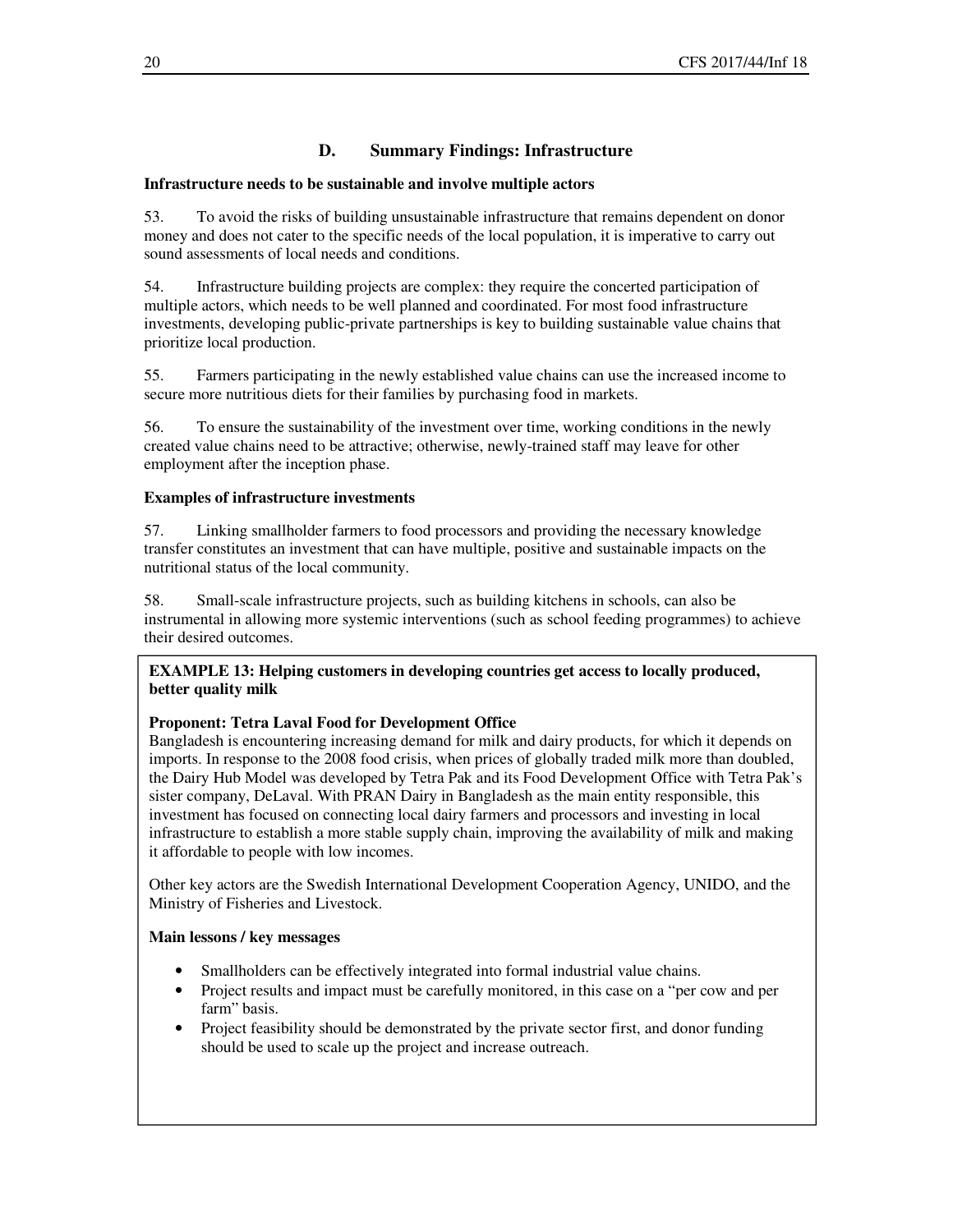# **E. Summary Findings: Technology and R&D**

# **Key messages emerging from the investment examples**

59. The development and application of new technology, when supported by the necessary infrastructure and legal environment to facilitate the development of new value chains, can provide important opportunities to improve nutritional status and ensure healthy diets.

# **Biofortification**

60. Some submissions mentioned that biofortification can constitute a potentially self-sustainable intervention capable of eliminating certain micronutrient deficiencies. Biofortification can be particularly beneficial if it targets crops already present in the existing food system, in which case it would not alter dietary habits or established practices.

61. To facilitate the adoption of fortified varieties by farmers, it is necessary to build up functioning value chains through public-private partnerships; to provide initial financial incentives and risk-reducing arrangements; and to work within a long enough time horizon, with sustained engagement over several years, to overcome short-term market challenges such as pricing or risk aversion.

# **EXAMPLE 14**: **Tackling hidden hunger through biofortification using conventionally bred vitamin A maize**

# **Proponent: HarvestPlus**

Micronutrient malnutrition severely affects people in Zambia, Zimbabwe, Nigeria, the United Republic of Tanzania, and Malawi. Maize, the most important staple food, is mostly grown under rainfed conditions, and the use of improved seed and fertilizer is not widespread. The maize value chain is complex, and prices are a politically sensitive issue.

HarvestPlus has invested in building a sustainable value chain for vitamin A maize by developing public-private partnerships. The investment involves: 1) developing efficient seed systems and new lines of Vitamin A Maize varieties; 2) advocacy to integrate VAM into the farm input subsidy programme; and 3) providing seeds to agrodealers at subsidized prices and contracting outgrowers to procure VAM grain.

# **Key actors:**

- Ministries of Health, Agriculture and Education, as well as NISIR in Zambia
- NGOs such as World Vision International, ProfitPlus, United States Peace Corps, GIZ, SUNFund, NFNC, ZARI
- CGIAR centres such as WorldFish, IITA, CIP, CIMMYT
- International organizations such as WFP
- Zamseed, Seedco

- Risk-sharing arrangements with companies taking up VAM can be essential for success, but an exit strategy should be established to manage expectations.
- Building and maintaining a unique brand for VAM is the key to successful delivery and scaling-up strategies.
- Sustained engagement over several years can help overcome short-term market challenges, for example related to pricing or risk aversion.
- Regional crop release mechanisms are important for encouraging upscaling